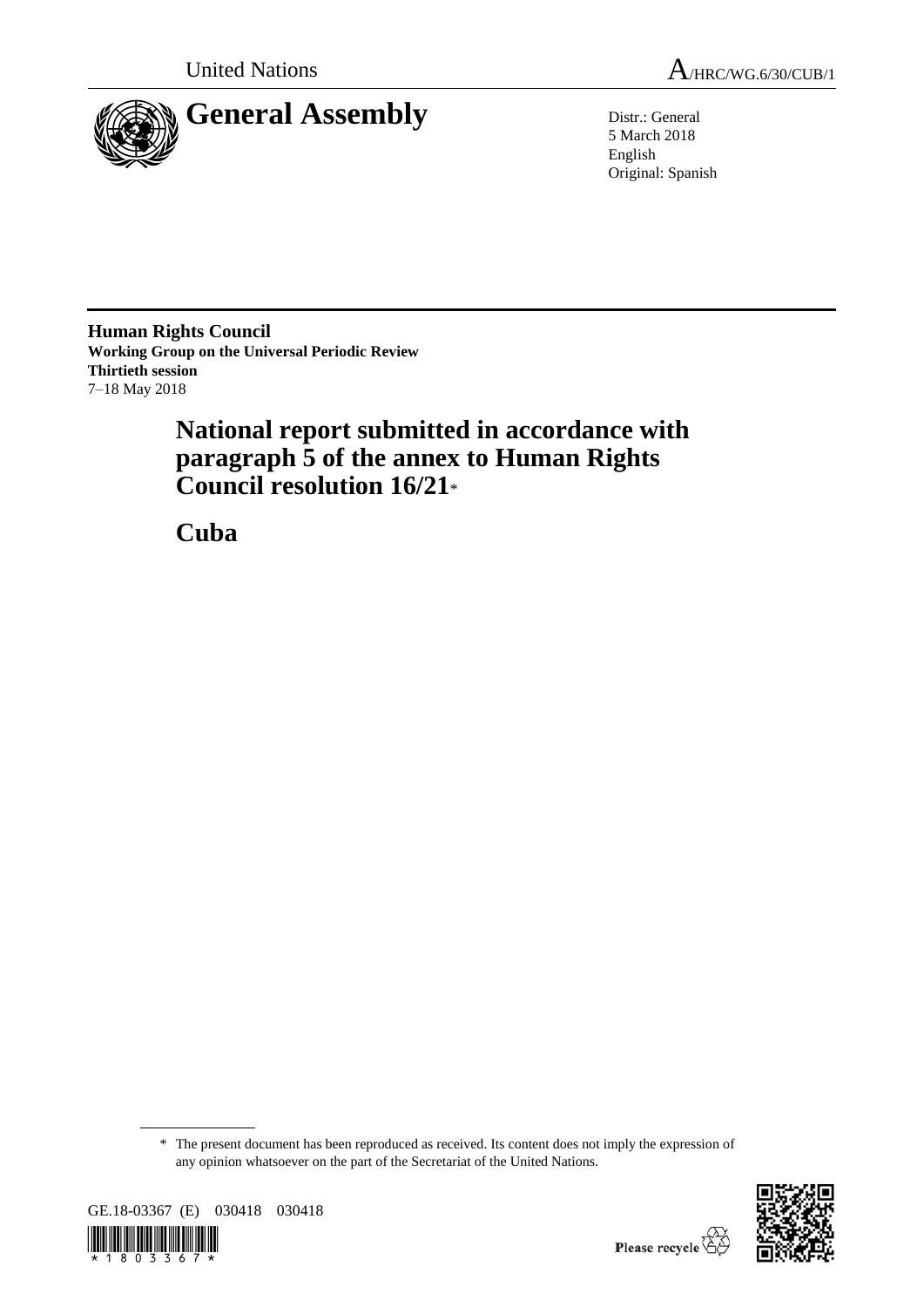## **I. Methodology and consultation process**

1. The present report covers the period beginning after the submission of the second report of Cuba to the universal periodic review (UPR) and focuses on the recommendations accepted by the country in the second review cycle.

2. For its preparation, a national working group was set up, comprised of several ministries and public institutions, which facilitated follow-up to the recommendations from the previous UPR, systematized the relevant information and statistics, and led consultations among a broad range of stakeholders, including civil society organizations.

## **II. Legal and institutional framework for the promotion and protection of human rights**

3. During the period covered, the economic, commercial and financial blockade imposed by the United States against Cuba continued, and its extraterritorial application was reinforced, especially in the financial sector. This policy is the main obstacle to the development of Cuba and constitutes a flagrant violation of the human rights of its people. In this difficult context, the country has continued to make progress in the process of updating its model of economic and social development.

4. In June 2017, the National Assembly of the People's Power adopted a document entitled *Conceptualización del Modelo Económico y Social Cubano de Desarrollo Socialista* (Conceptualization of the Cuban Economic and Social Model of Socialist Development) and another one entitled *Bases del Plan Nacional de Desarrollo Económico y Social hasta 2030* (Bases for the National Economic and Social Development Plan up to 2030), both of which contribute to the strengthening of the country's institutions.<sup>1</sup>

5. Cuba remains committed to international human rights law. It has ratified 44 of all 61 international human rights treaties (or 72.13 per cent), placing it among the States members of the United Nations with the highest number of ratifications of such instruments.

6. On 28 September 2015, Cuba deposited the instrument of ratification for International Labour Organization (ILO) Convention No. 182 concerning the worst forms of child labour, thus becoming one of the States members of ILO that have ratified all eight fundamental conventions.

7. On 20 June 2013, Cuba acceded to the Protocol to Prevent, Suppress and Punish Trafficking in Persons, Especially Women and Children, supplementing the United Nations Convention against Transnational Organized Crime.

8. The country continues to strengthen and refine its institutional framework and its legal system, with amendments and proposals that meet the needs of Cuban society and the relevant international standards. As part of the process of modernizing the Cuban model of economic and social development, a considerable number of laws and regulations have been revised, updated and amended, while others are under review.

9. In this connection, the new Labour Code, Act No. 116 of 2013, entered into force on 17 June 2014, as well as the regulations thereto. In the drafting of and consultations on the bill, account was taken of the need for ongoing improvement of the economic model and the recommendations of the Committee of Experts on the Application of Conventions and Recommendations of ILO.

10. The new Labour Code strengthens legal protection of the principle of equality and non-discrimination in the workplace and reaffirms Cuba's commitment to freedom of association and collective bargaining. The Code confirms recognition of the right of workers to voluntarily organize and form trade unions, regardless of the terms of their employment, in accordance with the principle of unity advocated historically by Cuban workers.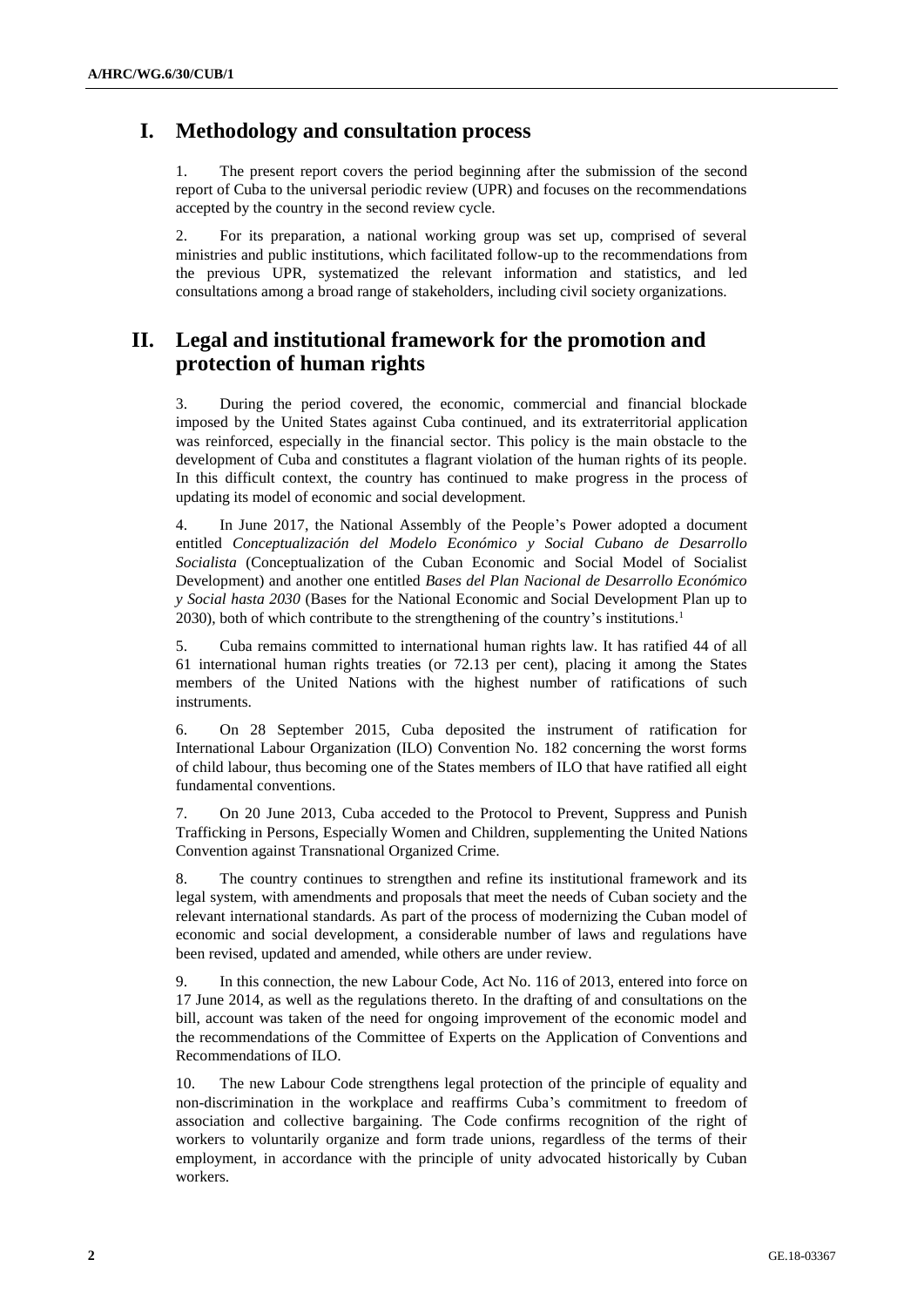11. In the area of employment, numerous provisions have entered into force linked to new forms of property management and work organization, as a result of the extension of self-employment and cooperative partnership. These standards are aimed, among other things, at expanding guarantees and protection for workers employed in non-State forms of management, including in joint ventures and foreign capital.

12. On 8 December 2016, Decree-Law No. 339, on maternity leave for working women, and Decree-Law No. 340, amending special Social Security schemes for maternity protection, were enacted.

13. Decree-Law No. 339 expands and creates new rights for parents, for families as a whole, for maternity protection and childcare, promotes increased involvement of families in childcare and encourages women to remain in or re-enter the workforce. Decree-Law No. 340 establishes regulations for female workers on maternity leave or on leave for sickness or accident and on the duration of leave for purposes of entitlement to financial benefits. It also exempts such women from the obligation to contribute to the social security system.<sup>2</sup>

14. In November 2014, the Office of the Attorney General started providing alternative types of services to citizens with the aim of expanding mechanisms for channelling the concerns and/or complaints of the public. These channels offer advice to citizens on issues related to protection of their human rights, thus ensuring increased access to the institution, especially for older persons, persons with disabilities, detainees and persons who are deprived of their liberty, or anyone who for any other reason finds it difficult to go to the offices of the Attorney General around the country.<sup>3</sup>

## **III. Achievements and challenges in the promotion and protection of human rights in Cuba since the previous review**

## **A. Civil and political rights**

## **Right to life**

15. Protecting the right to life of all Cubans remains a top priority.

16. The criminal legislation establishes severe sanctions for behaviour that is threatening to a person's life and physical integrity. Criminal liability is aggravated when such acts are the result of an abuse of power or authority, take advantage of the victim's helplessness or are committed by a public official or agent.

17. The State has taken the steps necessary to prevent the commission of acts that are forbidden under the Convention against Torture and Other Cruel, Inhuman or Degrading Treatment or Punishment and the International Convention for the Protection of All Persons from Enforced Disappearance, given that such actions constitute an assault against human dignity and a violation of national and international norms.

18. The immediate remedy of habeas corpus is available for challenging the legality of instances of deprivation of liberty and detention without the formalities and guarantees established by the Constitution and the law. Between 2010 and June 2017, the courts processed 156 cases of habeas corpus. In eight of those cases, the appeal for habeas corpus was admitted, and the immediate release of the detainee in question was ordered.

19. This period saw the consolidation of the work of judges responsible for monitoring, influencing and providing services for persons serving sentences under non-custodial measures, who in coordination with the People's Supreme Court, implement social and State efforts to ensure that such persons are reintegrated into society and the workforce, in accordance with the United Nations Standard Minimum Rules for Non-custodial Measures (The Tokyo Rules).

20. The use of weapons is subject to more stringent controls by the competent authorities, as their use is limited to activities pertaining to the defence of the country and of domestic order. There is no sale or trafficking of firearms nor is there easy access to them.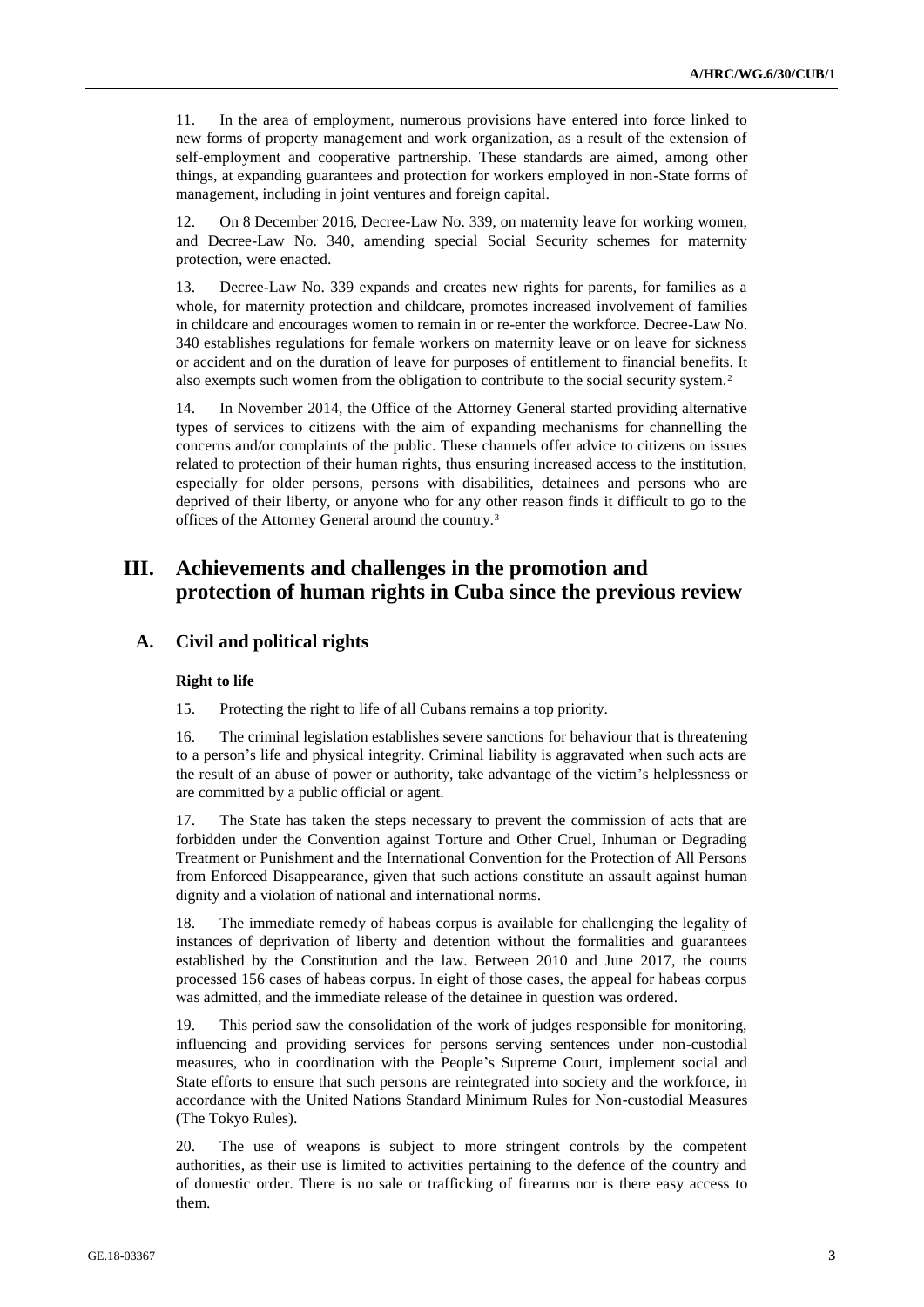21. Violence between persons is combated in all its forms. The most serious forms of violence, including domestic violence, are punished by law. In 2016, the Office of the Attorney General and the Cuban Women's Federation signed a cooperation agreement providing for the use of an alternative channel (a telephone hotline) for reporting acts of violence against women. In addition, sustained efforts have been made to promote a culture of non-violence throughout the population. Incidents of citizen insecurity are few, and homicide rates remain very low.

22. The death penalty has not been imposed in any case since the last report, and at present, no one in Cuba is under a death sentence.

23. Protecting the lives of persons deprived of their liberty is a high priority for the Cuban Government. All prisons have health facilities, medical and nursing personnel and sufficient resources and materials to guarantee the right to free medical care. When an illness cannot be treated within the prison system, the inmate in question receives care in the national hospital system, without discrimination.

24. Medical treatment must be provided to any inmate or detainee who claims he or she is sick, as well as to anyone who appears to need treatment even if he or she does not request it.

25. Strict controls are in place to prevent persons deprived of their liberty from harming themselves. Regulations are followed in order to prevent deaths in detention centres and prisons.

26. Not only does Cuba protect the lives of its own citizens, it has also helped to improve the living conditions and health of other peoples and nations through international cooperation projects and assistance.

27. In disaster situations, the Civil Defence System protects the life and health of the entire population. This principle is followed without regard to the cost in resources and effort. As demonstrated in the case of the powerful hurricanes Matthew and Irma, levels of mortality from disasters are very low.

## **Right to take part in the conduct of public affairs. Right to freedom of opinion and expression and freedom of association and peaceful assembly**

28. Since the previous report, Cuba has continued promoting opportunities for the people to exercise all their individual freedoms and political rights, in accordance with the provisions of the Constitution and the law. This is an ongoing effort that is not limited to election cycles, as it covers all the different stages in the conduct of public affairs.

29. In Cuba, there is a wide-ranging debate on a wide variety of issues pertaining to the political, economic, social and cultural life of the nation and the world at large. Television, radio and other mass media facilitate access to truthful and timely information and enable the public to participate in the discussion of national and international affairs.

30. In recent years, the use of the feedback mechanisms offered by different digital media platforms has grown, and this has increased the options available to the public to express and discuss their opinions on many different issues.

31. Efforts to increase the effectiveness of control by the people of the activities of State bodies, elected representatives and civil servants were continued.

32. Systematic contacts between deputies and their constituents have been strengthened, and management of the bodies that make up the People's National Assembly has been improved. Civic responsibility has been enhanced as the people are constantly encouraged to participate directly in the design and implementation of policies and programmes that address the problems identified and in effectively monitoring governmental activity.

33. In 2015, by-elections were held which resulted in the election of 12,589 delegates to the municipal assemblies of the People's Power. The right to vote was exercised voluntarily by 7,563 million voters, or 88.3 per cent of the citizens qualified to vote; over 92 per cent of the ballots were valid.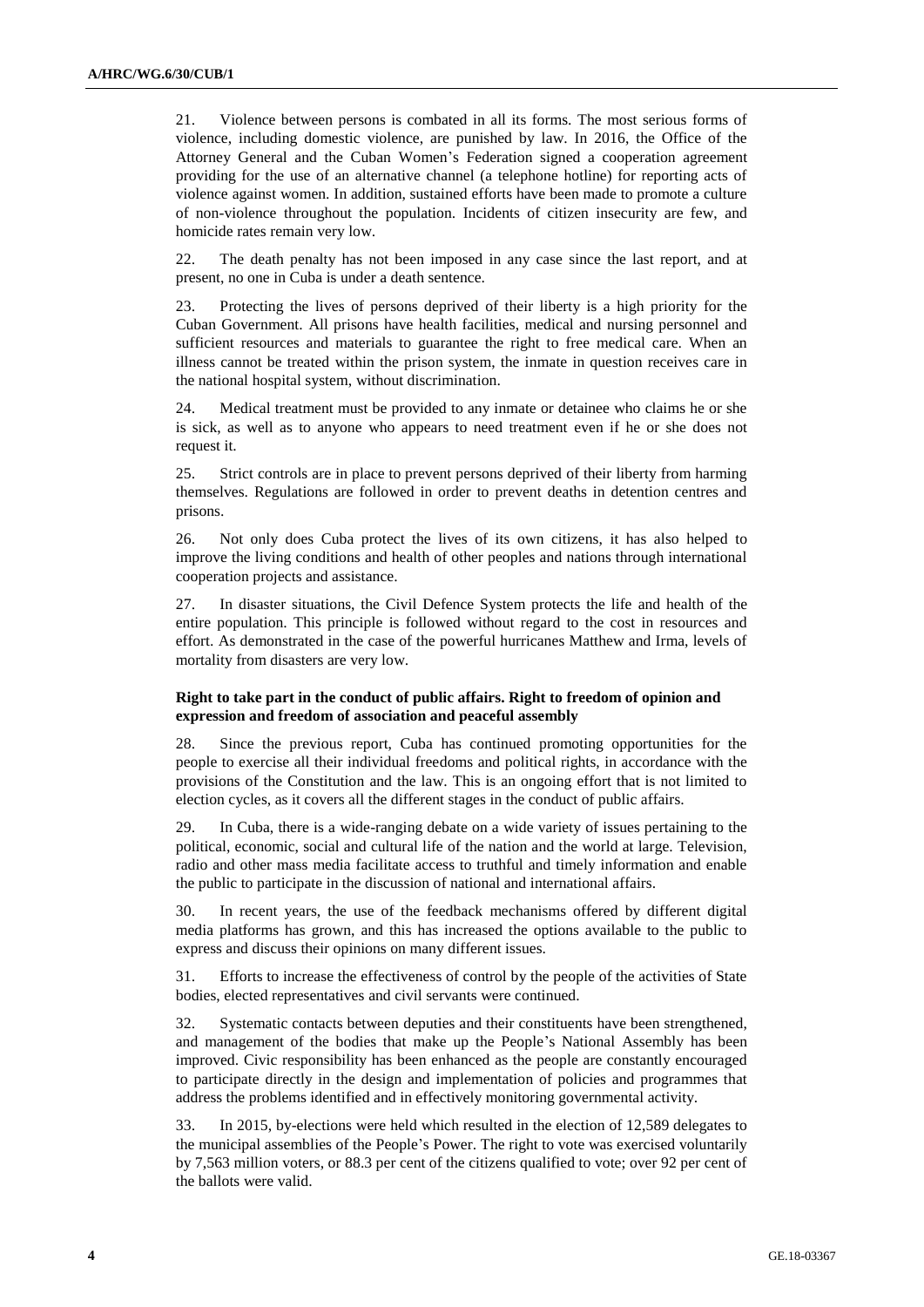34. In June 2017, the Council of State, acting in accordance with the Constitution and the Elections Act (Act No. 72 of 1992), convened general elections for delegates to the municipal assemblies for two-and-a-half-year terms, and for delegates to provincial assemblies and deputies to the National Assembly of the People's Power for five-year terms.

35. The first round in elections for delegates to municipal assemblies was held on 26 November 2017, and 11,415 delegates were elected. A total of 7,610,183 votes were cast, representing 89.02 per cent of qualified citizens, surpassing the turnout for the by-election of 2015. In this round, 91.79 per cent of the ballots were valid.

36. On 3 December, as provided for in the Elections Act, a second round was held in 1,103 districts of 153 municipalities. Of the total number of voters on the updated lists in 3,225 polling stations involved (1,306,769), 977,483 citizens representing 74.8 per cent of the electorate exercised the right to vote. With 93.49 per cent of the ballots found to be valid, 1,101 delegates were elected, making it necessary for two districts to hold a third round to elect their representatives.

37. Young people were actively involved in decision-making.<sup>4</sup> Young people under 35, including students and young workers from different sectors of society, accounted for 8.5 per cent of the membership of the Cuban Parliament (52). Approximately 678 delegates from districts and members of territorial structures of government are young. In the 2015 municipal elections, 15 per cent of the 12,589 elected delegates (councillors) are young people between the ages of 16 and 30. The parliamentary hearings held among students in the lower secondary level, pre-university level, polytechnic institutes and universities led to a fruitful exchange between members of Parliament and youth on such topics as the Cuban political system and the elections.

38. Discussions on the documents *Conceptualizacion del Modelo Económico y Social Cubano de Desarrollo Socialista* and *Bases para el Plan Nacional de Desarrollo Económico y Social hasta 2030* involved more than 1.6 million citizens, including more than 500 young people, at 47,470 meetings which generated 208,161 proposals, which in turn led to changes being made in a substantial part of the original texts of those documents.

39. The consultations held prior to adoption of the new Labour Code involved 2,802,459 workers in 69,056 assemblies. Ninety per cent of the 171,680 proposals made during this process were included in the Code.

40. Cuba has continued to ensure that civil society organizations have broad powers and proactive capacity, as well as ability to consult, offer opinions and make decisions in the exercise of the participatory democracy enshrined in the Constitution.

41. With the ability to initiate legislation, some Cuban civil society organizations promote laws in favour of human rights for part or all of the population; the proposals are assessed and discussed for approval by the National Assembly of the People's Power. For example, the Cuban Women's Federation proposed and promoted amendments to the Act on Maternity Leave for Working Women in order to facilitate equal treatment for women and men as they exercise their right to participate in caring for their newborn children, with the guarantee of paid leave and job security. Similarly, the Confederation of Cuban Workers actively participated, along with other civil society organizations, in the preparation and discussion of the proposal for the Labour Code that is now in force.

42. Cuba continued to guarantee the enjoyment of the right to organize trade unions and to collective bargaining, as a form of participation in Cuban society. With the entry into force of the new Labour Code, the right of workers to organize voluntarily and to form trade unions, including in the non-State sector, was recognized and protected.

43. There are 16 national unions which are organized by branches or sectors. Of the total active workforce, 3,270,195 workers belong to unions. Of these, 2,818,523 work in the public sector, and 287,481 in the non-State sector.

44. Trade unions participate in the development, implementation and monitoring of development plans and the State budget. Their representatives participate at every stage in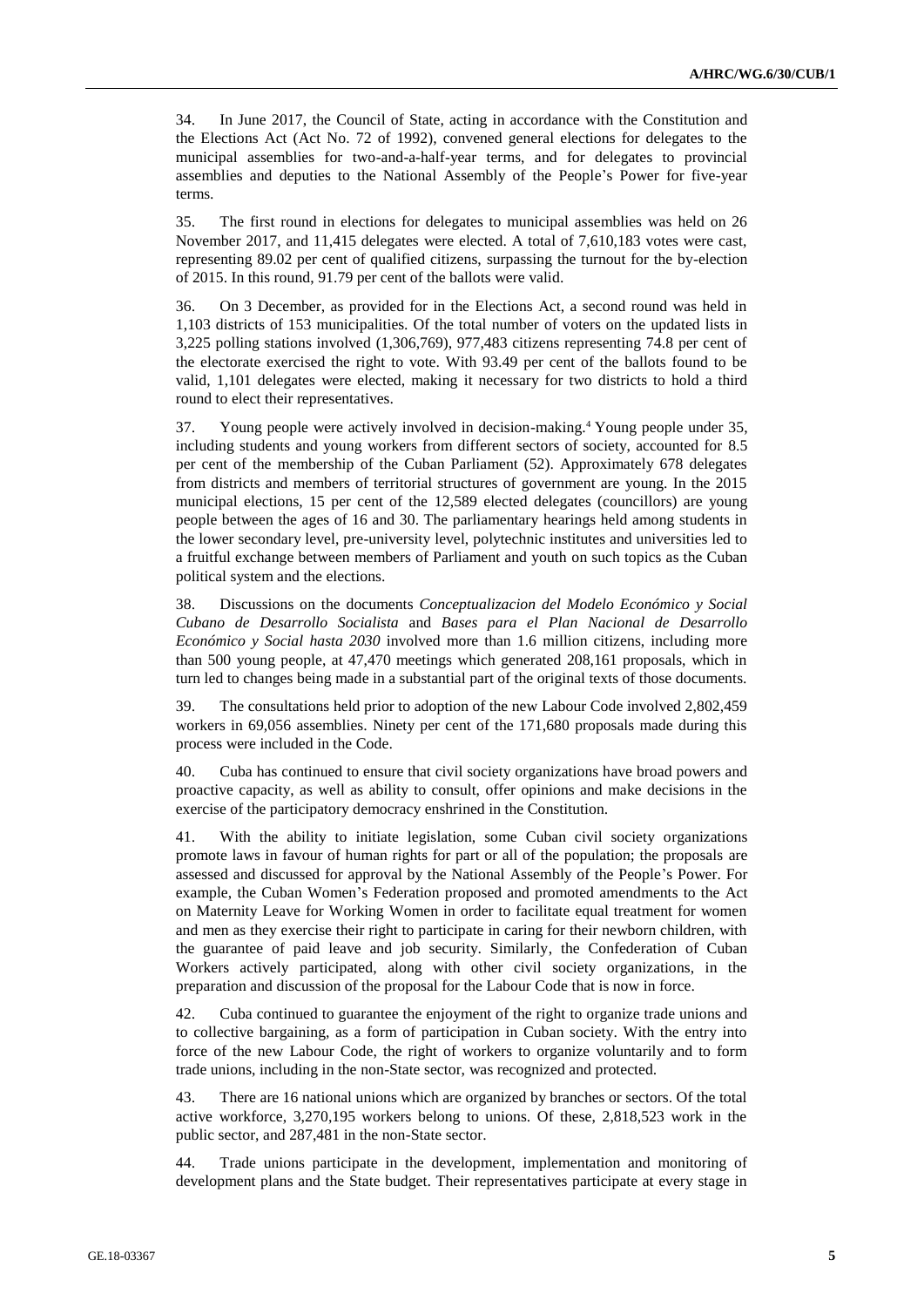the development of legislation in the field of labour and social security; on many occasions, bills are referred for consultation to workers assemblies in the workplace.

### **Access to information through information and communication technologies (ICT)**

45. The development of information and communication technologies (ICT) has grown across the board, as has access to those technologies.

46. Telephone services increased by around two million lines between 2014 and 2016. They have continued to expand in rural areas, including mountainous and hard-to-reach areas. Mobile cellular service increased by over 600,000 lines with respect to 2015 and now covers over 85 per cent of the population.

47. To expand public access to the Internet, 630 facilities for collective navigation were opened, as well as over 400 public areas for Wi-Fi. This means that 100 per cent of the public have Internet access in municipalities throughout the country. There are currently 4,529 million users of Internet services. Residential Internet service was introduced gradually.

48. The generation of capacity for digital payments through telephone banking, remote banking, mobile banking and ATMs was increased.

49. Major challenges remain owing to the high cost of technologies and the United States embargo, which, among other things, affects Cuba's access to the Internet.

#### **Protection of the right to equality and non-discrimination**

50. Cuba constantly fights against all forms of discrimination through laws, policies and programmes. The Constitution recognizes the equality of all citizens and prohibits discrimination. The Criminal Code penalizes all kinds of discrimination.

51. Efforts to counteract all vestiges of racial discrimination have continued. For example, greater appreciation of the African heritage of the population is promoted in the programmes and curricula of all the educational systems and in the mass media; greater emphasis is placed on instilling anti-racist values; opportunities are provided for discussion of and reflection on issues related to racial discrimination; working strategies based in community mobilization have been consolidated, and public policies and programmes have been implemented to help reduce the potential for differences among population groups.

52. The José Antonio Aponte Commission was set up within the organizational structure of the National Union of Writers and Artists of Cuba to combat racism and discrimination. The Aponte Commission promotes activities such as historical information campaigns, discussions on the struggle against racism and discrimination and raising awareness of such issues among broad sectors of society.

53. Significant progress was made in compiling statistics on the subject with the publication of the study entitled *El Color de la Piel según el Censo de Población y Viviendas del 2012* (Skin Colour according to the Population and Housing Census of 2012). These data were compiled by the National Office of Statistics and Information and its Centre for Population and Development Studies. It included updated information on skin colour among the population and gave continuity to prior research studies and analysis on the issue.

54. The first workshop on combating racial discrimination, promoted by the Cuban chapter of the Articulación Regional de Afrodescendientes de Latinoamérica y el Caribe (Regional Network of People of African Descent in Latin America and the Caribbean), was held in November 2014.

55. Sustained progress has been made in the fight against discrimination based on sexual orientation. The document on conceptualization of the Cuban economic and social model of socialist development envisages addressing all forms of discrimination, including on the basis of gender identity and sexual orientation, as one of the principles underlying the model. Similarly, the new Labour Code includes non-discrimination based on sexual orientation among the fundamental principles governing the right to work. Equality is a principle in the Cuban legal system that is enshrined in the Constitution.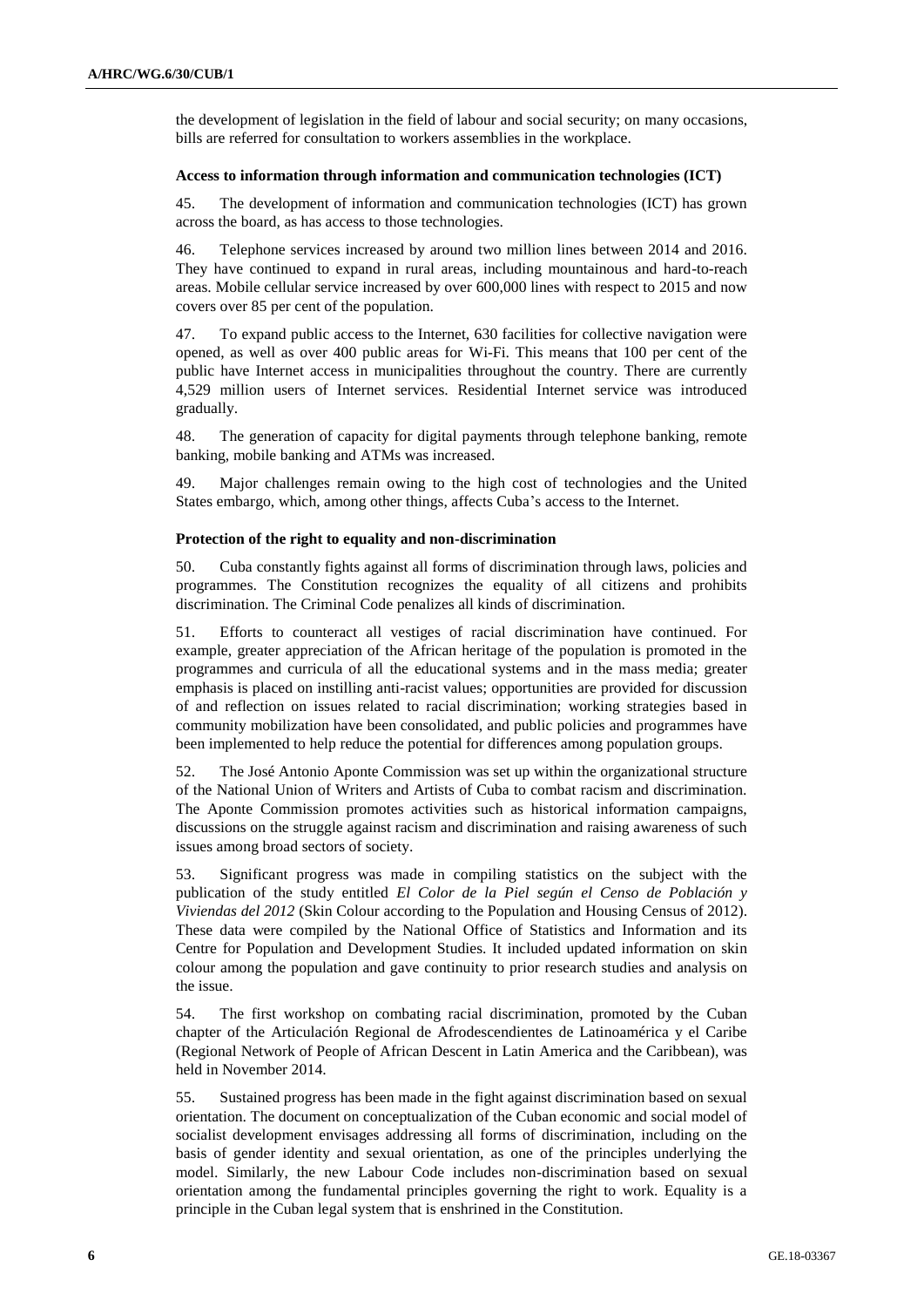56. The National Sexual Health and Education Programme, which is coordinated by the National Sex Education Centre of the Ministry of Public Health, has made it possible to develop an ongoing educational strategy to promote respect for freedom of sexual orientation and gender identity.

57. The actions planned include educational strategies, promotion of academic work and scientific research, legal orientation services, sex therapy, care for LGBTI persons and victims of gender violence and child sexual abuse, development of community programmes and production of publications and audiovisual materials, as well as coordination of social networks, online discussions, campaigns to promote respect for freedom of sexual orientation.

58. One of the areas in which the greatest impact was made at the national and international levels was a 10-day series of workshops on combating homophobia and transphobia that was organized in the context of International Day against Homophobia and Transphobia. This event, which is held every year in Havana and in one provincial venue, includes critical actions aimed at promoting the right to sexual orientation and gender identity and providing opportunities for political and social activism, as well as for raising awareness and educating the public on these issues. The National Commission for Comprehensive Services to Transsexual Persons, which was established by the Ministry of Public Health, has done a commendable job in providing health services for these persons.

59. Cuba has made undeniable progress in promoting gender equality, making it a regional leader in Latin America and the Caribbean.

60. Hundreds of lawyers have taken postgraduate courses on gender and the law, violence, sexuality and masculinity; a diplomate course on mediation, gender and the family has been offered; communication products have been developed for lawyers and to improve the public's understanding of legal issues; and several universities have introduced an optional undergraduate course on gender and the law. The Law School of the University of Havana added a gender curriculum in 2015.

61. The International Conference on Women, Gender and the Law, organized by the National Union of Jurists of Cuba, is held every other year. The highly successful sixth conference was held in May 2016. On that occasion, the Resident Coordinator of the United Nations System in Cuba awarded the ÚNETE prize for commitment to equality and combating gender-based violence to the Project on Gender and the Law: Justice in the Key of Gender, guaranteeing equality between women and men.

62. Hundreds of journalists, screenwriters, artists and media managers have received training on gender equality in courses taught by experts of the Cuban Women's Federation.

63. The country's universities have a network of professorships on women and gender equality. The network is coordinated by the Cuban Women's Federation, which has a centre for women's studies and is a national leader on these issues.

64. Cuba joined the campaign led by former United Nations Secretary-General Ban Ki-Moon to end violence against women.

## **Women's rights**

65. Cuba has also achieved other successes in promoting and protecting women's rights. The State legal mechanism for promoting equality between women and men has gradually been improved and it has actively participated, with full equality, in all spheres of economic, political and social development.

66. Women enjoy full rights, on an equal footing with men, in regard to jobs and social security, in accordance with the legislation in force. Women receive equal pay for work of equal value; they have the right to own land and receive bank loans. They have access to free education and quality health services, as well as sexual and reproductive rights.

67. Policies and programmes have been introduced to promote women's autonomy and their economic, social and political empowerment. They have the right to free and responsible choice regarding fertility and abortion; the procedure is performed by highly qualified medical personnel in health institutions, always with the woman's consent. Family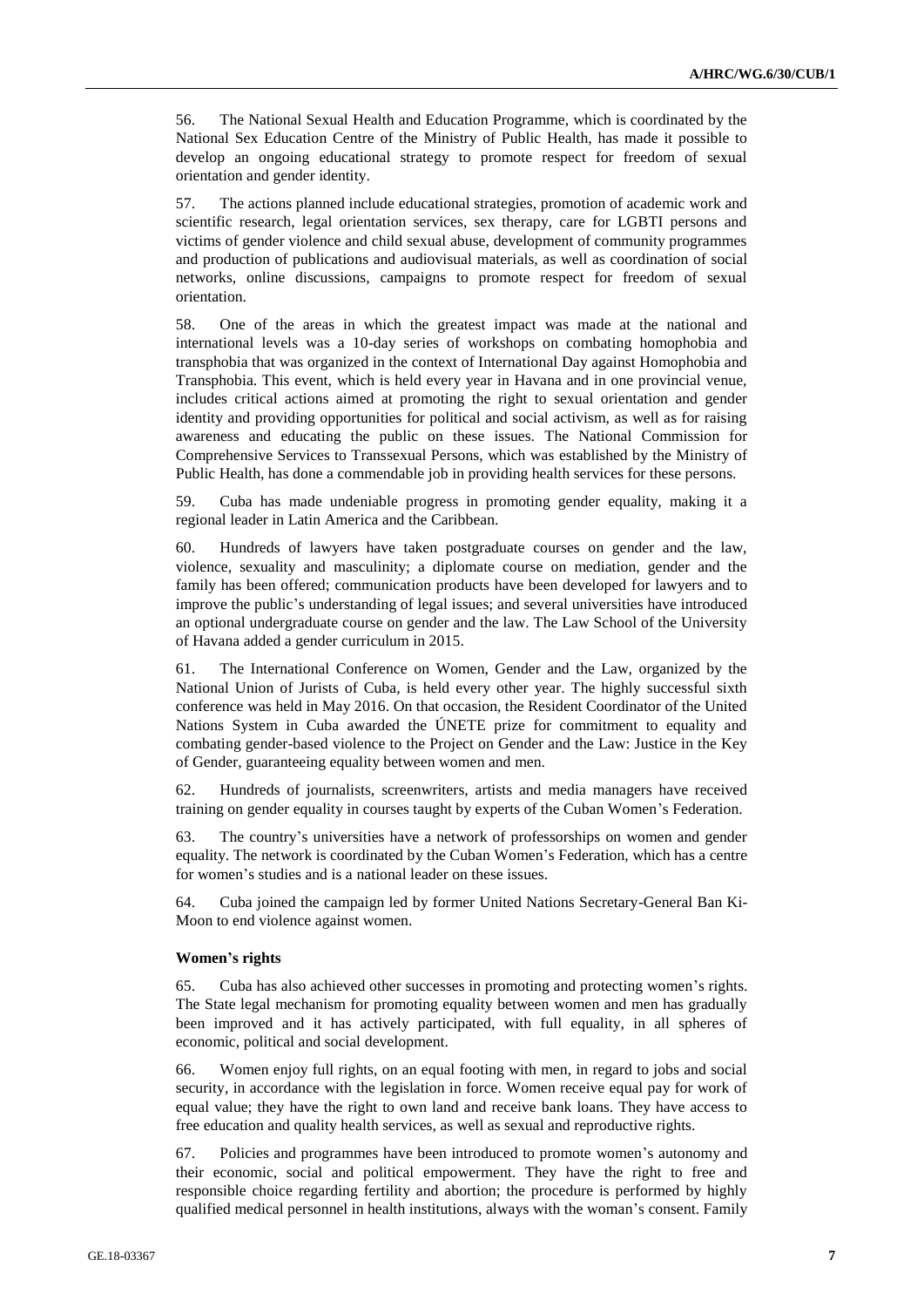planning services are available through primary health care and specialized gynaecological services for adolescents.

68. Women account for 60.5 per cent of graduates of higher education. They account for 67.2 per cent of technicians and professionals nationwide. They make up 49 per cent of the workforce in the civil service; more than 80 per cent of female workers have an intermediate and higher level of education. Women account for 48.6 per cent of leaders; 81.9 per cent of professors, teachers and scientists; 80 per cent of presidents of provincial courts, prosecutors, judges and professionals and of the workforce in the health and education sectors. Women represent 53.5 per cent of persons working in science, innovation and technology and over 64.2 per cent of cooperation personnel in countries around the world.

69. According to the Inter-Parliamentary Union, women hold 48.86 per cent of seats in Parliament; Cuba is in fourth place worldwide and second place in the Western Hemisphere in terms of female representatives. Ten of the 15 provinces of Cuba have a female head of Government. At present, 14 women are members of the State Council, representing 45.16 per cent of its membership. Two of the five Vice-Presidents of the Council of State are women.

## **Rights of the child**

70. Cuba has made significant progress in the care and development of children and adolescents; its programmes are recognized internationally, including by United Nations agencies, funds and programmes in the social sector. In 2014, the report entitled *Invertir para Transformar: La Juventud como protagonista del desarrollo*, published by the Economic Commission for Latin America and the Caribbean (ECLAC), ranked Cuba at the top in Ibero-America in terms of investment in young people.<sup>5</sup>

71. As a State party to the Convention on the Rights of the Child, Cuba has developed national plans, policies and programmes targeting this group which incorporate the provisions of the Convention. These plans cover the areas of health, education, disability care, sports, culture, social prevention, promotion and protection of rights, among others. The work is carried out with a comprehensive, cross-cutting approach.<sup>6</sup>

72. Cuba is implementing the National Plan of Action for Children, Adolescents and the Family 2015–2020, which outlines actions carried out by all the institutions involved with these segments of the population and with families. The Plan is based on three fundamental principles: the best interests of the child, equal opportunities and participation as subjects of rights. These principles are applied in matters concerning children within the family and in society, in accordance with their age and stage of development.

73. A policy that has had high impact on care for children and adolescents has been the strengthening of the network of homes for children without family protection; 47 centres provide care for 447 children and adolescents.

74. In the area of family law, the practice of listening to children and adolescents in all proceedings that involve them was adopted, bearing in mind the concept of the progressive ability of children established by the Convention on the Rights of the Child. Family sections were created in the municipal courts which enable them to more effectively address conflicts in this area.

75. During the period of this report, radio, television, cinema and other mass media were used to disseminate information on the rights of children. The Cuban radio system broadcasts 133 programmes for children, and children are actively involved in 50 per cent of the programmes. Of the 96 stations, 32 per cent have set up circles of interest for children.

76. The project on disseminating the rights of children and adolescents, which is carried out by the Ministry of Justice with the support of UNICEF, has included important awareness-raising and training activities for teachers, parents and children, as well as educational campaigns in the mass media.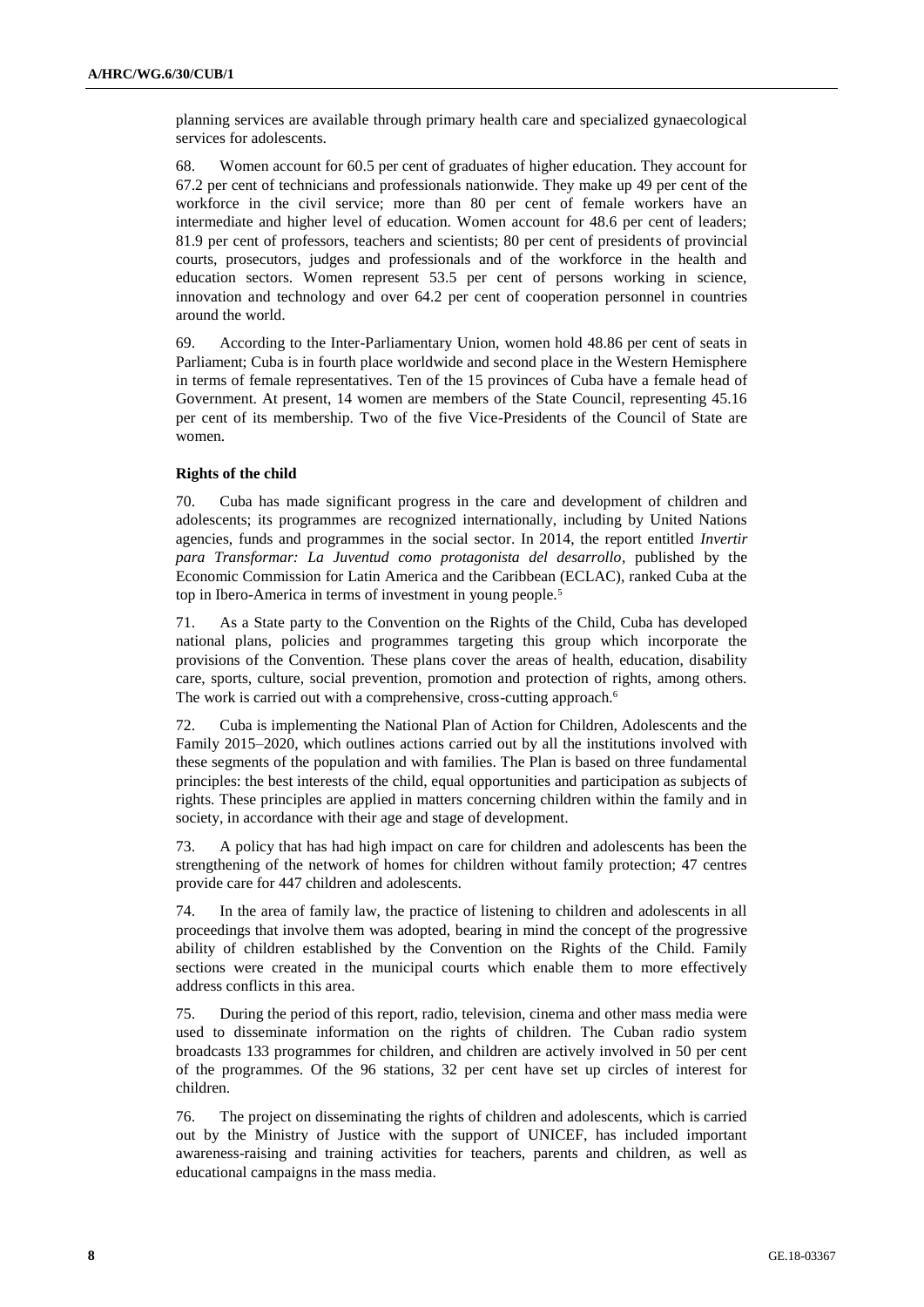77. The social communication strategy for Cuban adolescents and young people, which addresses the main concerns of these groups in regard to learning and leisure, was adopted in January 2015.

## **Rights of older persons**<sup>7</sup>

78. As part of Government efforts to achieve a more inclusive and just society for older persons, a number of social services and assistance programmes have been developed; in particular, improvements have been made to increase the availability of medications and monitor the health of older persons.<sup>8</sup> They receive direct personalized care, bearing in mind their economic, social, health and family situation, and when necessary, social services provide economic assistance or other services.

79. Care for the elderly is provided through three subprogrammes, i.e., at the institutional, hospital and community levels, especially the latter. This includes regular health examinations at the family doctor's office; Círculos de Abuelos (social gatherings for the elderly);<sup>9</sup> the Casas del Abuelo (day centres),<sup>10</sup> Escuelas de Cuidadores (training for caregivers), soup kitchens for families and university courses for older persons. Projects are carried out in conjunction with the World Food Programme (WFP) to provide support to this population group through its contribution to food security and nutrition, in particular through the strengthening of links between social protection systems and agricultural value chains.

80. The offices of the Ministry of Labour in the municipalities are staffed with social workers whose duties include identifying the characteristics of households and detecting social problems that arise in the communities they serve. The elderly are one of the groups that receive priority attention. The social services provide assistance to households that include older adults, with the aim of improving their quality of life while enabling them to stay in their usual environment. Among other things, at-home care is provided to older persons and persons with severe disabilities who live alone and are dependent on others for their daily activities. Social workers are hired by the municipal offices of the Ministry of Labour to prepare meals and accompany these persons when they need to carry out activities outside of their home. Social services such as family care, at-home social assistance, payment for care in day centres and homes for the elderly enable older persons to develop their potential as fundamental actors in society.

81. To address the rapid ageing of the population, efforts have also been made to repair and maintain day centres and homes for the elderly. There are now 148 nursing homes, with 11,771 beds. The number of day centres has increased to a total of 276, with capacity for 9,338 people. In addition, 37 per cent of older persons are served by 13,945 Círculos de Abuelos.

82. The number of geriatric hospitals has increased to 50 nationwide. There are 305 doctors specializing in geriatrics and gerontology, and 132 are in training.

83. Cuba has included the issue of population dynamics, including ageing, in its country programme with the United Nations Population Fund (UNFPA) and WFP.

## **Rights of persons with disabilities**

84. In its effort to build a society in which all citizens have the same opportunities, the State devotes special attention to persons with disabilities. The policy prioritizes actions designed to achieve the full and effective participation of persons with disabilities in their social environment. To that end, it is implementing the National Plan of Action for Persons with Disabilities, which is aimed at promoting, coordinating and implementing policies, strategies, programmes and services that will ensure that they have a better quality of life and equal opportunities, integration and active participation in economic and social development.

85. In 2015, the Cuban Government allocated 349 million pesos for social assistance programmes, thus ensuring financial protection for 175,106 people. These programmes will benefit 38,690 persons with disabilities, 3,931 mothers of children with severe disabilities and 5,166 recipients of at-home social assistance who will receive care during the day.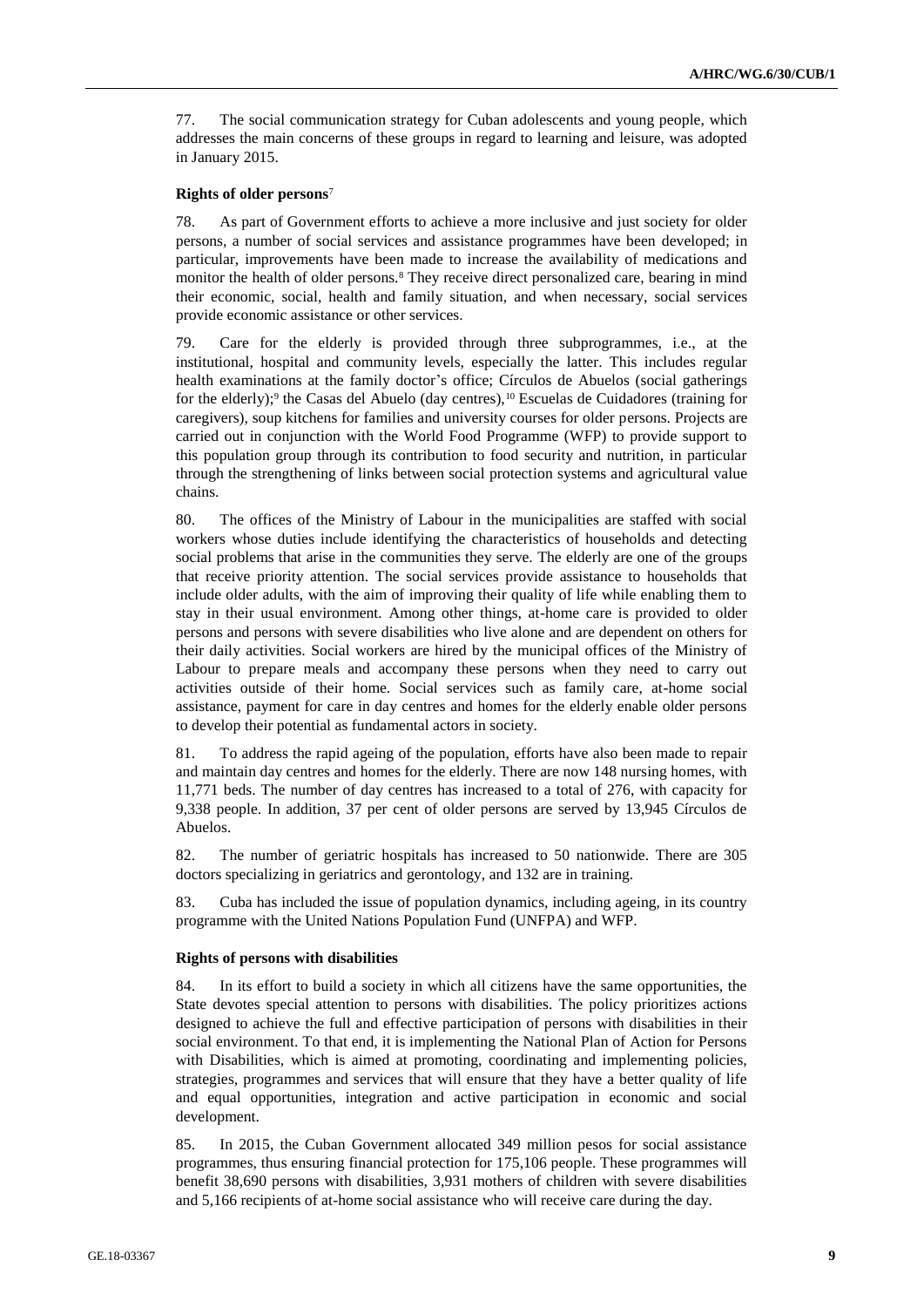86. Persons with disabilities enjoy the benefits of the free, universal and comprehensive National Health System. Specialized centres and highly qualified staff are available to meet their special needs. There are 30 psychopedagogy medical centres for persons with intellectual disabilities and 420 rehabilitation wards in primary health-care centres for persons with motor and physical disabilities. Creative and art appreciation workshops organized by associations of persons with disabilities benefited 25,000 persons.

87. Children with disabilities participate in all activities organized for children and adolescents and benefit from the same general protection to ensure their full development. They have unrestricted access to the free universal national education system, including special education for persons with some type of intellectual disability who need specialized care. The Ministry of Education is working to improve teacher training with a view to improving the quality of services for children with special educational needs. They are guaranteed access to assistive devices to facilitate their participation in society, including individual devices such as cochlear implants and prostheses, optical aids, hearing aids, mobility aids and others.

88. Paralympic sports facilities have been improved with local and national structures, enabling Cuban athletes to place eighteenth in the Paralympic Games held in 2016.

89. A special effort has been made to provide access to information and communication technologies for persons with disabilities. Youth computer and electronics clubs carry out programmes for children with different types of disabilities, focusing on the creation of educational software and games.

## **B. Economic, social and cultural rights**

## **Right to health**

90. Cuba has continued to consolidate the quality of its health-care system, which provides universal coverage and free assistance. It is the country with the best ratio of doctors per inhabitants, according to the World Health Organization. Life expectancy at birth was 78.4 years in 2015. The mortality rate for children under 1 stands at 4.3 per 1,000 live births. The health system gives priority to following up on maternal and child health. In 2016, the mortality rate for children under 5 was reduced to 5.5 per 1,000 live births. That age group has a survival rate of 99.4, and 99.9 per cent of deliveries take place in health institutions.

91. Cuba has 493,368 health workers. There are 80.2 doctors per 10,000 inhabitants, 15 specialists in oral medicine and 79.3 nurses.

92. At the community level, 12,883 doctors are on staff at 10,782 doctor-and-nurse centres. Comprehensive medical care is provided to 100 per cent of the population.<sup>11</sup>

93. Research has continued on vaccines for cholera, dengue and HIV, among others. In addition, research into and production of technologies and generic medicines has been expanded, and priority continues to be given to high-impact programmes, in areas such as cardiology, oncology, nephrology, ophthalmology and organ transplants.

94. Cuban children are vaccinated against 13 diseases. The immunization programme is among those with the highest coverage in the world, and a large percentage of vaccines are produced within the country. Fourteen infectious diseases have been eradicated, and another nine do not pose a health problem, as infection rates are lower than 0.1 per 100,000 inhabitants, and five diseases have very low incidence rates.<sup>12</sup>

95. Programmes for dealing with epidemics have also been improved, giving priority to care for mothers and children, chronic childhood diseases, children with disabilities and victims of natural disasters.

96. The national programme on STI/HIV/AIDS has been strengthened, with noteworthy results. More than two million HIV tests have been conducted every year; the impact has been positive, the number of people who know their diagnosis has increased. The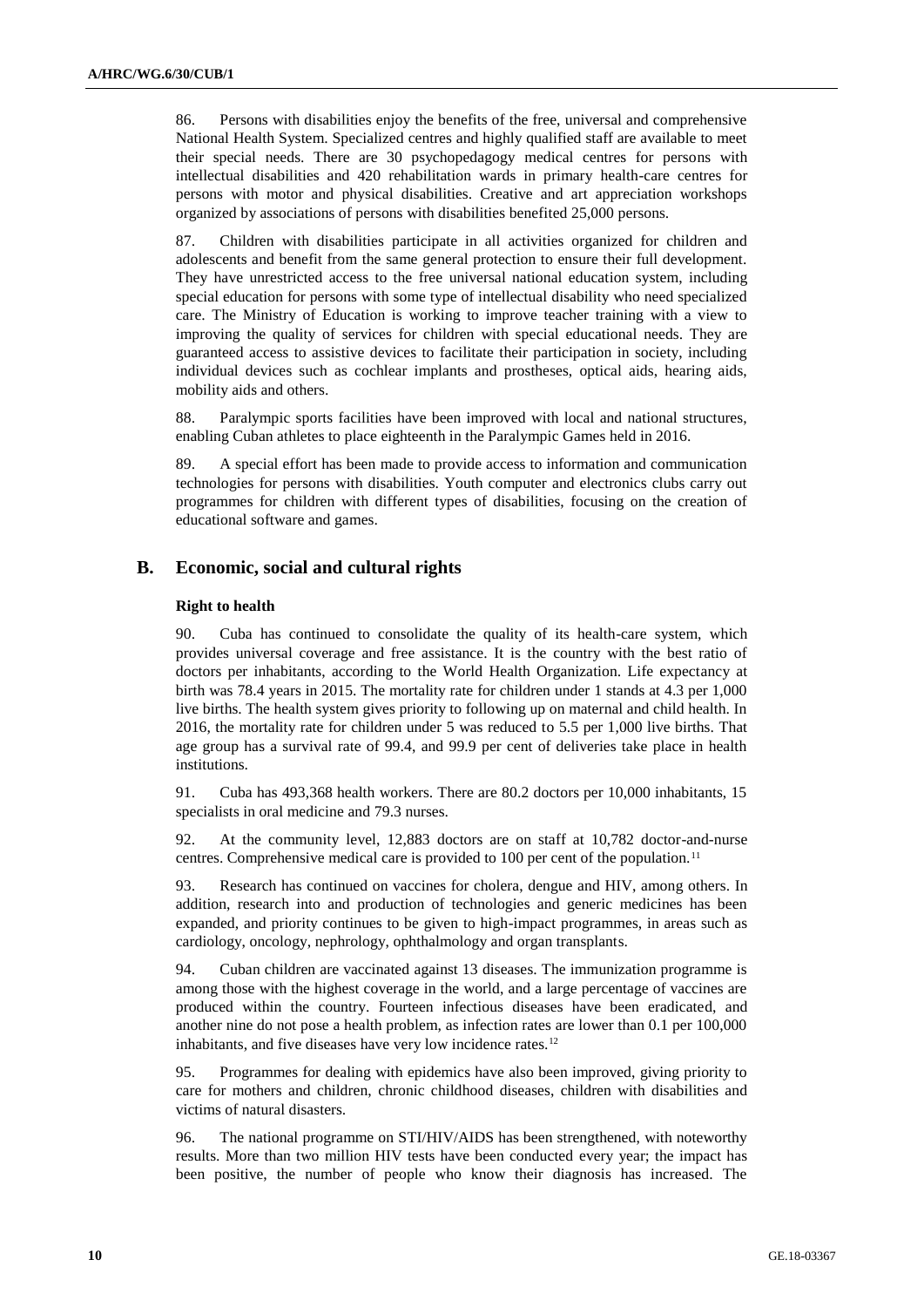prevalence of HIV/AIDS among the population aged 15 to 49 years is 0.27 per cent, and antiretroviral treatment is guaranteed for anyone who needs it.

97. In 2015, Cuba became the first country in the world to be certified by the World Health Organization as having eliminated mother-to-child transmission of HIV and syphilis.

98. Government efforts are geared toward continuing to guarantee full access to health services, raising indicators and ensuring that the health system is efficient and sustainable so as to continue developing it as an expression of human dignity and equity. The budget for public health and social assistance is 10,369,400,000 pesos, which represents 20.3 per cent of total current expenditure and 12 per cent of the gross domestic product. Actual performance is 10,650,100,000, or 20.5 per cent.

## **Right to education**<sup>13</sup>

99. Priority is given to creating material conditions and training the human capital needed to ensure quality education for all, with free universal coverage at all levels of education, irrespective of gender, skin colour, household income, religion and political opinions or ideas of the students or their families.

100. According to the 2015 Global Monitoring Report — Education for All prepared by the United Nations Educational, Scientific and Cultural Organization (UNESCO), Cuba is the only country in Latin America and the Caribbean that has achieved all the global objectives of Education For All 2000–2015, a goal that has only been met by one third of all countries in the world. The report recognizes Cuba as a country with a high level of educational development and ranks it twenty-eighth in the Education for All Development Index. Cuba is also recognized as one of the countries with the highest gender equity in the education sector. The literacy rate among children and adults aged 10 to 49 is 99.8 per cent<sup>14</sup>

101. The net enrolment rate at the primary level is 99.0, and the gross rate is 104.8. The net enrolment rate in basic secondary education is 90.0, and the gross rate is 97.5. In secondary education, the net and gross rates are 83.3 and 97.6, in that order.

102. The results in special education confirm the effectiveness of Cuba's efforts to achieve equal opportunities for all children and adolescents and show that differences in physical, intellectual and sensory development do not hinder their social integration. There are 365 special education schools with an enrolment of 37,025 children and adolescents.

103. Human rights education has been strengthened with the inclusion of relevant content in the curricula at different levels, bearing in mind the students' cognitive development and maturity. Linkages with issues such as gender equality, children's rights, sexuality and sustainable development have been strengthened.<sup>15</sup>

## **Right to culture**

104. All branches of the arts and sciences are promoted, and freedom of artistic and literary creation are encouraged. Full access for the people to art and literature is guaranteed, and many steps have been taken to preserve and defend the nation's culture and enrich its core values.

105. Cuba's policy on culture is to encourage the people to be involved in different aspects of cultural life. The focus is on safeguarding cultural rights and promoting the implementation of projects aimed at defending identity, ensuring the preservation of heritage, and enhancing artistic, literary and creative production in every area.

106. The large network of cultural institutions includes cultural centres, bookstores, museums and libraries. Full access to art education is guaranteed at the elementary, middle and higher levels, and specialized programmes are available for different sectors of the population and groups that are bearers of traditional folk culture. Exhibitions, festivals, international colloquiums and participatory workshops in various art forms are promoted. Similarly, projects are being implemented that contribute to wholesome, safe, comprehensive and tasteful recreation for children and adolescents, as well as for the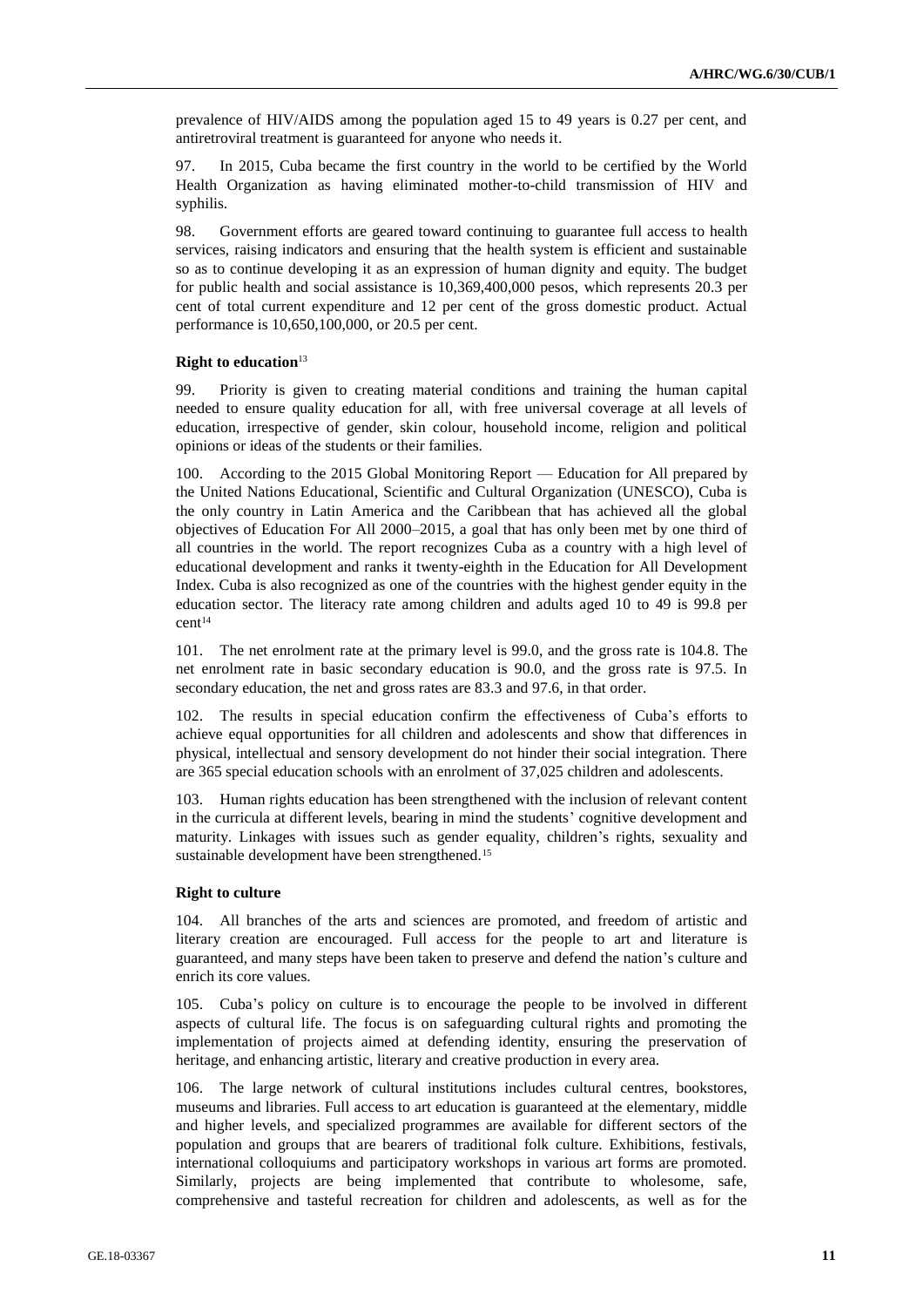general public. To achieve these goals, the State trains thousands of art instructors who work in schools in the general education system and in communities.

107. The aim is to bring cultural services to the people and encourage them to participate. More than 2,500 professionals promote culture and carry out cultural outreach activities in the People's Councils and towns; there are currently 360 socio-cultural projects.

108. The preservation of the nation's cultural heritage is a central concern of the State. Policies and programmes are underway to protect the cultural, material, intangible and natural heritage. In 2016, son and rumba music, along with the traditions of *repentismo* (improvised oral poetry) and *lecturas de tabaquería* (readings in cigar factories) were declared part of the national heritage. Five hundred four monuments have been declared national and local monuments and protected areas.

109. There is a wide network of museums (more than 318 throughout the country) which safeguard a valuable documentary heritage.

## **The right to work and social security**

110. In 2016, there were 4,591,100 employed persons; the unemployment rate was 2 per cent. During the same year, most jobs (71.05 per cent) were mainly in the public sector, although non-State jobs increased to 28.95 per cent.

111. The changes that have taken place in the country's economic environment in the context of efforts to modernize the development model are aimed at improving the socialist system and making it sustainable under current conditions. This is not what is commonly referred to in other countries as "shock therapy". Consequently, no workers have been abandoned to their fate.

112. In job reassignment processes, the workers concerned are protected through job offers, job reassignment, wage guarantees and social assistance where appropriate.

113. Policies have been adopted to encourage the expansion of job opportunities for young people, contribute to their job stability and offer training opportunities.<sup>16</sup>

114. In 2015, the Social Security budget amounted to 5,635 billion pesos, and benefits were provided to 1,675,225 people. The average retirement pension was increased.

115. Policies are aimed at enhancing equity and promoting equal opportunities and protection for those most in need. These include providing subsidies to families who do not have the means to contribute towards solving the housing deficit, helping them build, renovate and maintain their dwellings, implementing a policy on bank loans and lowering prices for more than 122 items of construction materials.

## **Right to food**

116. The authorities have continued to give priority to ensuring the right to food and food security for the population. Policies are being implemented to guarantee the availability of, access to and proper use of food.

117. The Government has continued to guarantee the availability of basic foodstuffs at subsidized prices for the entire population, regardless of individual and family income.

118. The Comprehensive Plan for the Prevention and Control of Iron-deficiency Anaemia in children and pregnant women is ongoing; it has helped to keep the incidence of this nutritional disorder very low. There is also a subsidized nutrition service for older persons, persons with disabilities and other at-risk individuals. Projects are being implemented with the support of UNICEF and WFP which contribute to reducing nutritional problems among children who are most at risk and pregnant women.

119. Adjustments have been made to improve the performance of the agriculture sector, achieve higher levels of local production, replace food imports, increase resilience in environmental situations, preserve ecological balance and create stronger linkages between the agriculture sector and the rest of the economy.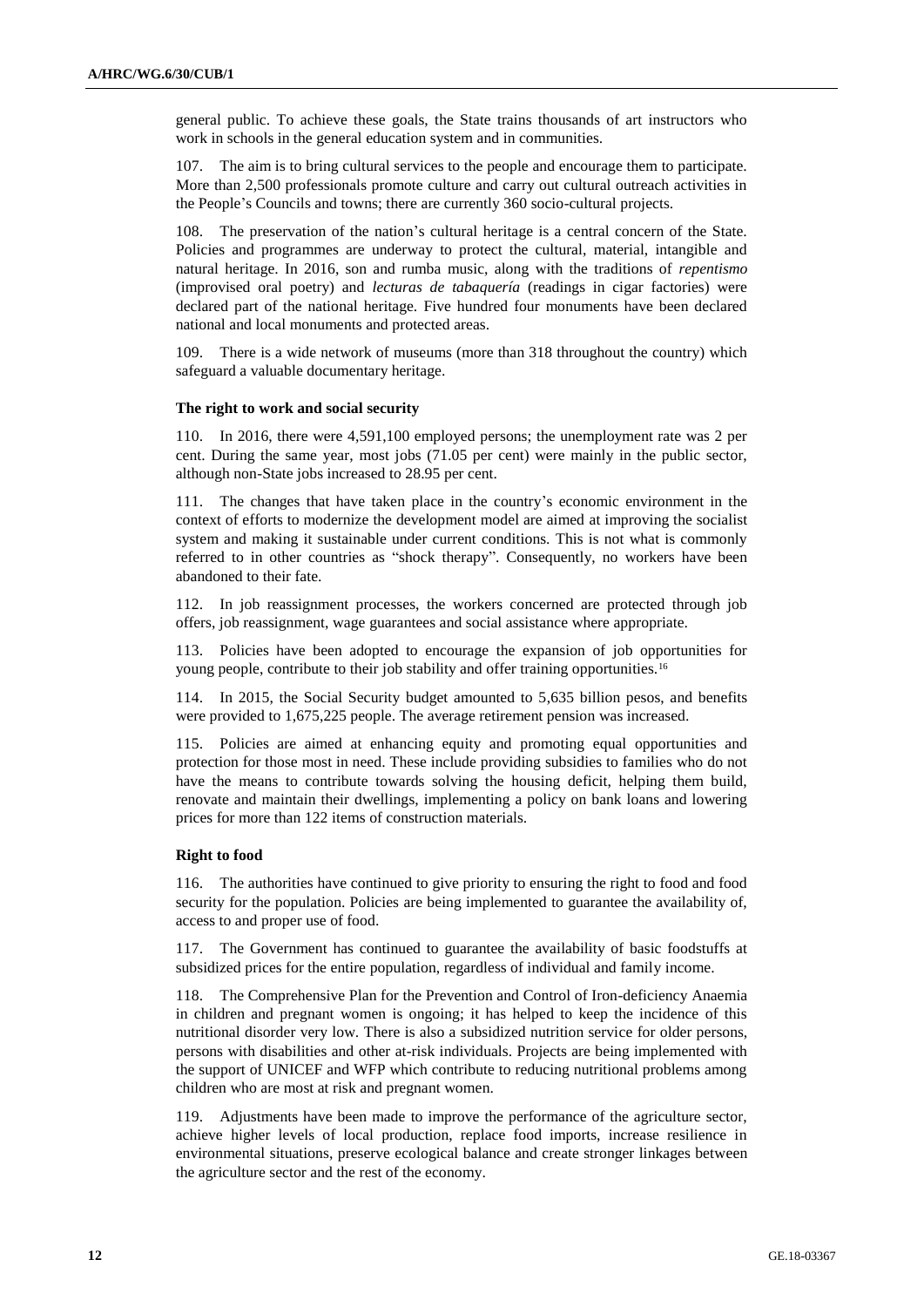120. Pursuant to Decree-Law No. 300, on transfer of land held in usufruct, by May 2015, over 1.7 million hectares designated for food production had been granted to more than 200,000 people.

## **Right to adequate housing**

121. In recent years, the measures taken to streamline procedures for transferring home ownership, for increasing loan amounts, facilitating credit and improving subsidies to enable individuals to undertake construction appear to have had a positive outcome.

122. Since the entry into force of Decision No. 7387 of the Executive Committee of the Council of Ministers, on regulations for granting subsidies to individuals to undertake construction on their homes, more than  $63,000$  subsidies have been approved,<sup>17</sup> and more than one billion pesos have been granted to beneficiaries; around 200,000 loans totalling 800 million pesos have been granted for this purpose; more than 57,000 homes have been sold, and more than 157,000 houses have been donated.

123. Annual sales of construction materials have increased by over 2.3 billion pesos. The State has handed over 10,000 homes per year at subsidized prices.

124. Between December 2016 and April 2017, several regulations were enacted to allow for the transfer of State housing currently under construction to be completed by self-help. The idea is to transfer the 16,887 dwellings involved, to legalize 20,021 dwellings and to recognize the right in perpetuity of areas affected by weather events, as well as to transfer ownership of dwellings allocated by the State or basic units built with subsidies.<sup>18</sup>

#### **Promoting international cooperation and solidarity**

125. Cuba cooperates closely with many countries in the region and around the world. Projects are underway to promote and protect economic and social rights, especially the right to health and education. Cuba also provides technical cooperation in a number of different areas; this cooperation has benefited the most disadvantaged groups, including indigenous peoples, women and persons with disabilities in many developing countries.

126. Since the beginning of the Cuban revolution and its collaborative efforts, more than a million Cubans have offered their services in 186 countries.

127. Cooperation in the health sector has been especially significant, given its humanitarian nature and the large-scale training of human resources promoted by the Revolution. The following data illustrate the magnitude of Cuba's cooperation in this area: more than 500 million patients were treated in medical centres; over 6.5 million lives were saved; over 2.9 million deliveries were attended; more than 10 million surgeries were performed.

128. Cuban specialists have saved or improved the vision of 2,780,467 persons in several countries in the Operation Miracle programme under which free eye surgery has been provided to 3.4 million people in 34 countries.

129. Cuba worked with other countries and the World Health Organization (WHO) to combat the Ebola virus in Western Africa. Over 250 health workers of the Henry Reeve Medical Brigade<sup>19</sup> provided their services in the most seriously affected regions.<sup>20</sup> WHO awarded the Dr. Lee Jong-wook Memorial Prize for Public Health to the Brigade in recognition of their work in disaster situations and major epidemics.

130. Cuba participated, in coordination with WHO, in the implementation of a prevention programme in African countries not affected by the Ebola epidemic, as well as in Latin America and the Caribbean.

131. Approximately 49,000 Cuban health workers are active in 63 countries. Many of them have cooperated in two, three and more missions.

132. Cuba cooperates at different levels in the field of education. Since 2004, it has extended its cooperation to literacy and post-literacy programmes through the *Yo, sí puedo* (Yes, I can) and *Yo, sí puedo seguir* (Yes, I can go further). The *Yo, sí puedo* programme, which has received the UNESCO King Sejong Literacy Prize, has helped 9,530,248 people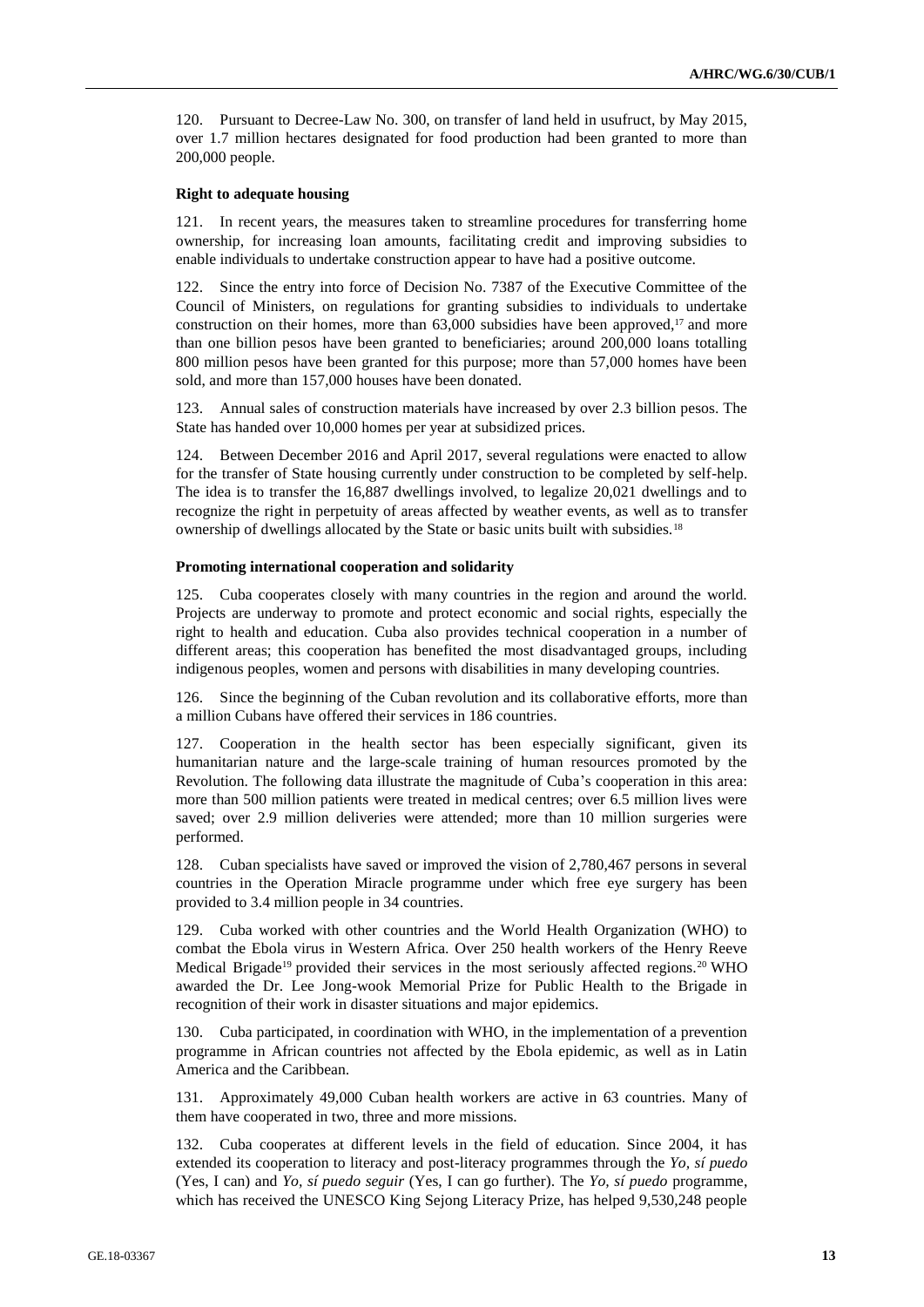in more than 30 countries to graduate and has provided post-literacy programmes for 1,346,082 people.

133. As of the 2015–2016 school year, 73,548 foreign students had graduated in Cuba. Of these, 18,798 had completed upper secondary and mid-level technical education; 53,714 had completed the tertiary level, including 34,205 in the medical sciences. Latin America, the Caribbean and sub-Saharan Africa accounted for 87.3 per cent of the foreign graduates.

134. More than 1,740 Cuban education professionals provide their services in 17 countries of Latin America, the Caribbean and Africa. These professionals support programmes such as comprehensive care in early childhood (Educate Your Child programme), assistance with problems in teaching and learning in the sciences (mathematics, physics, chemistry) in secondary education, technical and vocational education, adult education and special education.

135. The experience gained by Cuba in dealing with disasters, particularly in cases of extreme water-related weather events and epidemics, has been made available to the region and the international community.

## **IV. Cuba's cooperation with the United Nations human rights machinery**

136. Cuba has a long history of cooperation with all human rights mechanisms, which are applied on a universal and non-discriminatory basis.

137. The country has continued to fulfil its international commitments and obligations under international human rights treaties. As noted above, Cuba is a State party to 44 such instruments.<sup>21</sup>

138. Cuba has established a positive dialogue with the bodies created under international human rights treaties. It has made a serious effort to honour its commitments with regard to the preparation and submission of reports to treaty bodies.

Since the previous UPR, Cuba has defended its reports before the Committee on the Elimination of Discrimination against Women, the Committee on the Rights of the Child and the Committee on Enforced Disappearances. It has submitted, and is preparing to defend its periodic reports to the Committee on the Rights of Persons with Disabilities and the Committee on the Elimination of Racial Discrimination. It is currently working on preparation of other periodic reports.

140. The Cuban Government remains strongly committed to continue inviting special procedures mandate holders of the Human Rights Council established on a nondiscriminatory basis to visit the country.

141. To demonstrate its commitment, in 2017, Cuba received visits from the Special Rapporteur on trafficking in persons, especially women and children, with a focus on the human rights aspects of the victims of trafficking in persons, and the Independent Expert on human rights and international solidarity.

142. The country also cooperates with a number of humanitarian and human rights organizations around the world, both nationally and internationally, and carries out international cooperation missions. Hundreds of representatives of intergovernmental and non-governmental organizations, including senior managers of the United Nations, visit Cuba every year.

143. The traditional and positive cooperation between Cuba and the International Committee of the Red Cross (ICRC) has intensified. Exchanges of experiences and bilateral constructive discussions on topics of mutual interest in the humanitarian field have increased, and programmes and cooperative activities in a number of areas, including international humanitarian law, are being implemented. In 2015, following an invitation from the Government of Cuba, the President of ICRC came on a working visit. Two international meetings on international humanitarian law were held in Havana, in 2015 and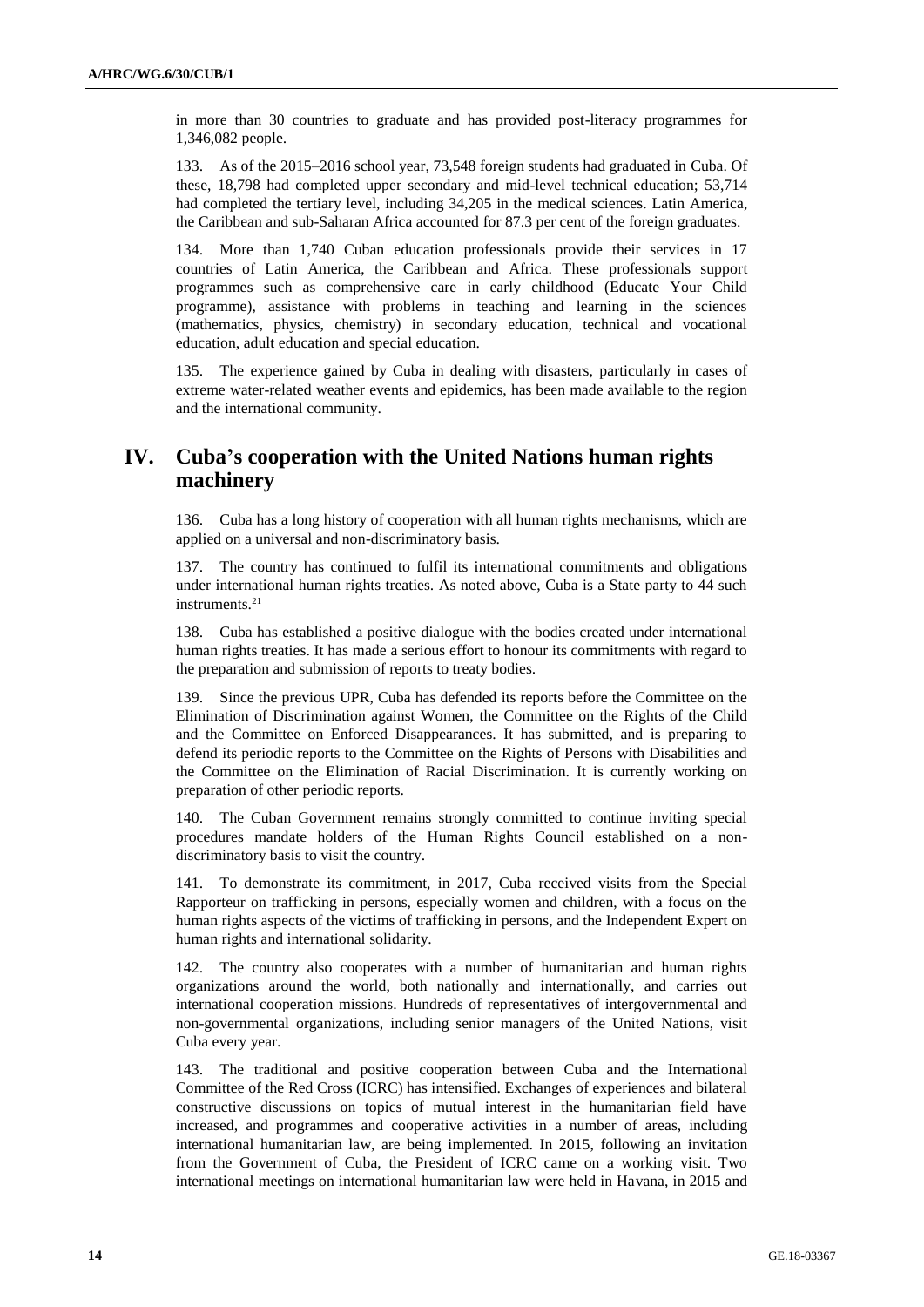2017, in coordination with the ICRC regional delegation for Mexico, Central America and Cuba.

144. Cuban representatives have continued to actively support the work of the Human Rights Council and the Third Committee of the General Assembly in the effective promotion of all rights, and have consistently opposed attempts to manipulate those bodies.

145. Cuba has continued to make voluntary contributions to the Office of the United Nations High Commissioner for Human Rights, most recently in 2017.

146. Cuba has systematically provided all information requested by the special procedures of the Human Rights Council. It has always responded to questionnaires and other requests for information from mandate-holders.

147. In line with the commitment to inform the general public about the content of its report to the UPR and the outcome of the review, Cuba carried out a number of communication activities. The UPR report was published on the website of the Ministry of Foreign Affairs. In addition, civil society organizations, such as the United Nations Cuban Association, also published the report and disseminated the outcome of the review.

148. Seminars, meetings and workshops with representatives of civil society organizations were organized to disseminate the outcome of the UPR and the process of implementing the recommendations accepted, as well as Cuba's cooperation with human rights treaty bodies and other human rights mechanisms of the United Nations.

149. An online forum on human rights in Cuba was conducted at which the recommendations received during the UPR were discussed, as well as other recommendations made by human rights treaty bodies. Representatives of the Government and of civil society organizations participated actively in the forum.

150. Activities were carried out to disseminate information on the international human rights instruments to which Cuba is a party and the actions the country has taken to implement them.

## **V. Priorities and obstacles**

151. Cuba's priorities in the area of human rights are:

(a) To promote consolidation of the Cuban economic and social model of socialist development and successfully implement the national economic and social development plan up to 2030;

(b) To continue strengthening the legal and institutional framework for the promotion and protection of human rights and to continue expanding social justice;

(c) To continue promoting and protecting all human rights for all;

(d) To continue improving the Cuban political system, upholding the values of Cuban society and national unity, and to promote the strengthening of its democracy;

(e) To further strengthen the people's participation in electoral processes and decision-making;

(f) To continue expanding access to information and culture for everyone;

(g) To continue calling for an end to the economic, commercial and financial embargo imposed by the United States Government against Cuba, censured almost unanimously by States members of the United Nations. The embargo violates the human rights of all the Cuban people and is qualified as an act of genocide under the 1948 Geneva Convention on the Prevention and Punishment of the Crime of Genocide;

(h) To continue contributing to the strengthening of the human rights system of the United Nations in accordance with the principles of objectivity, impartiality and nonselectivity;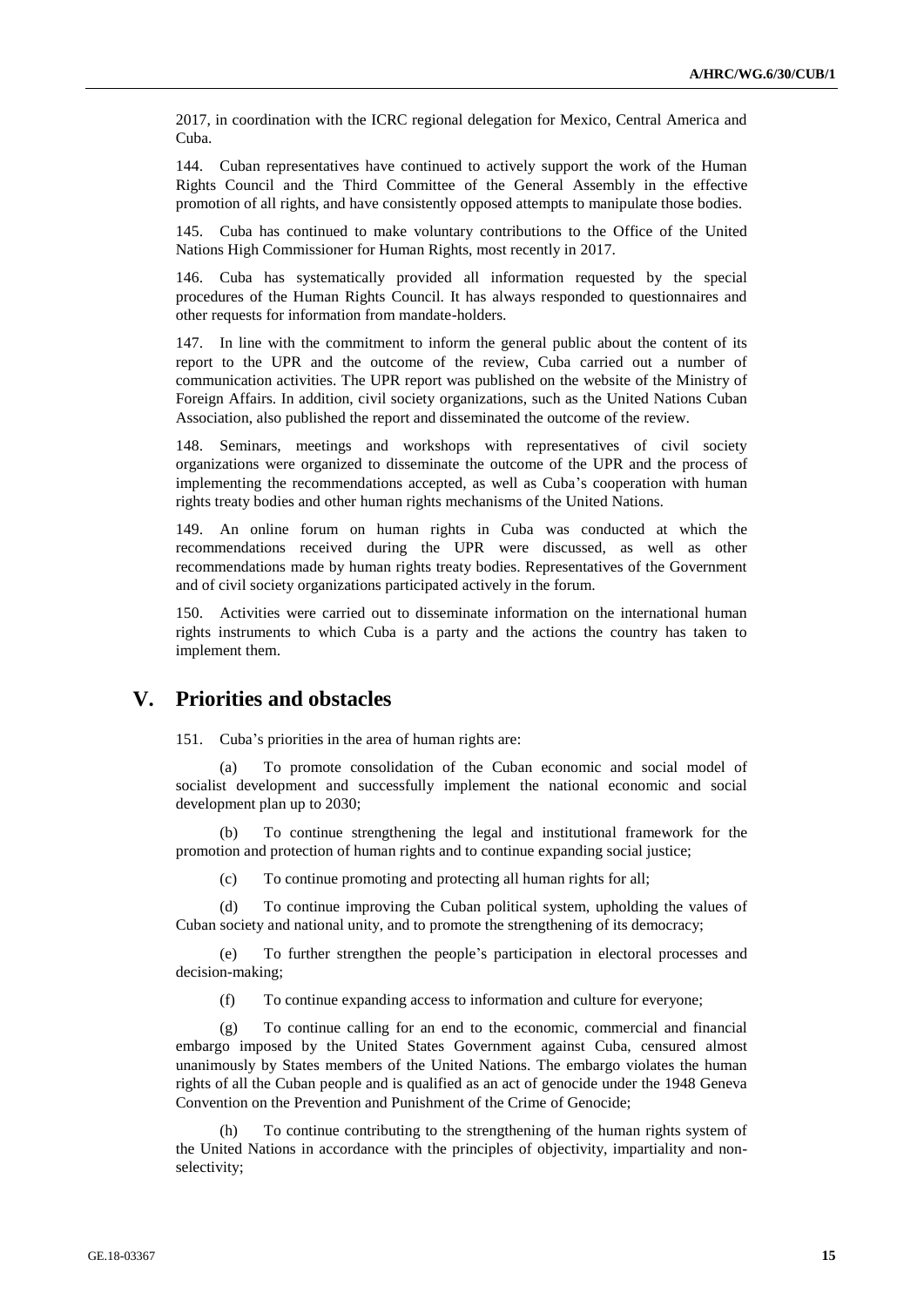(i) To continue international cooperation with the human rights machinery of the United Nations and offer its modest solidarity and aid to other countries.

152. The problems and obstacles that prevent greater promotion and protection of human rights in Cuba are:

(a) The continuation of the embargo policy of successive United States Governments;

(b) The existence of the United States Naval Base in Guantánamo, a portion of the national territory occupied against the will of the Cuban people, which operates an illegal detention centre in which human rights are violated;

(c) The political and media campaigns against Cuba, which distort or spread lies about the country's situation in order to impose negative opinions about democracy and the enjoyment of the human rights of Cubans;

(d) The recruitment, funding and use by the United States of agents for subversion and destruction of Cuba's constitutional order, in clear violation of the Cuban people's right to self-determination.

## **VI. Conclusions**

153. Despite the conditions of underdevelopment inherited from a colonial and neocolonial past, the United States embargo against its people, the unfair and unequal international economic order in which it has been forced to participate and the destructive impact of hurricanes and other natural phenomena, the Cuban people have managed to make substantial progress, and they have continued to intensify their revolutionary transformation with the goal of building a society that is increasingly just, free, democratic, caring, participatory and prosperous.

154. The laws, institutions and functions of the Cuban State are based on the exercise of power by the great majority of workers, intellectuals, professionals and artists. There is a broad and active civil society. Cubans participate effectively and systematically in decisionmaking processes, not only in the political and electoral context, but also in the economic, social and cultural spheres.

155. The policy of hostility and blockade of successive United States Governments against Cuba has been a serious obstacle to the full enjoyment of the human rights and fundamental freedoms of Cubans, including their right to life, peace, self-determination and development.

156. Cuba cooperates with the non-discriminatory and universally applicable procedures and mechanisms of the United Nations machinery in the field of human rights. It confirms its willingness to continue moving ahead with international cooperation and a genuine dialogue on human rights.

157. The Cuban people will continue to vindicate and defend the Revolution that has made possible the enjoyment by everyone in the country of their civil, cultural, economic, political and social rights. Cuba will work to make it ever more efficient, productive and sustainable. It will continue to ensure with dignity, modesty and pride the right of its people to self-determination, development and peace, and it will work for the establishment of a just, democratic and equitable international order.

### *Notes*

 $<sup>1</sup>$  Ambos documentos reflejan la prioridad y atención que el Gobierno y el Estado Cubanos conceden a</sup> los derechos humanos. El documento Conceptualización del Modelo Económico y Social Cubano de Desarrollo Socialista, establece como uno de los principios de nuestro socialismo la garantía del "ejercicio y la protección de los derechos y deberes económicos, sociales, culturales y cívicopolíticos, individuales y colectivos, conforme con la Constitución de la República y las leyes". El documento Bases del Plan Nacional de Desarrollo Económico y Social hasta el 2030: Visión de la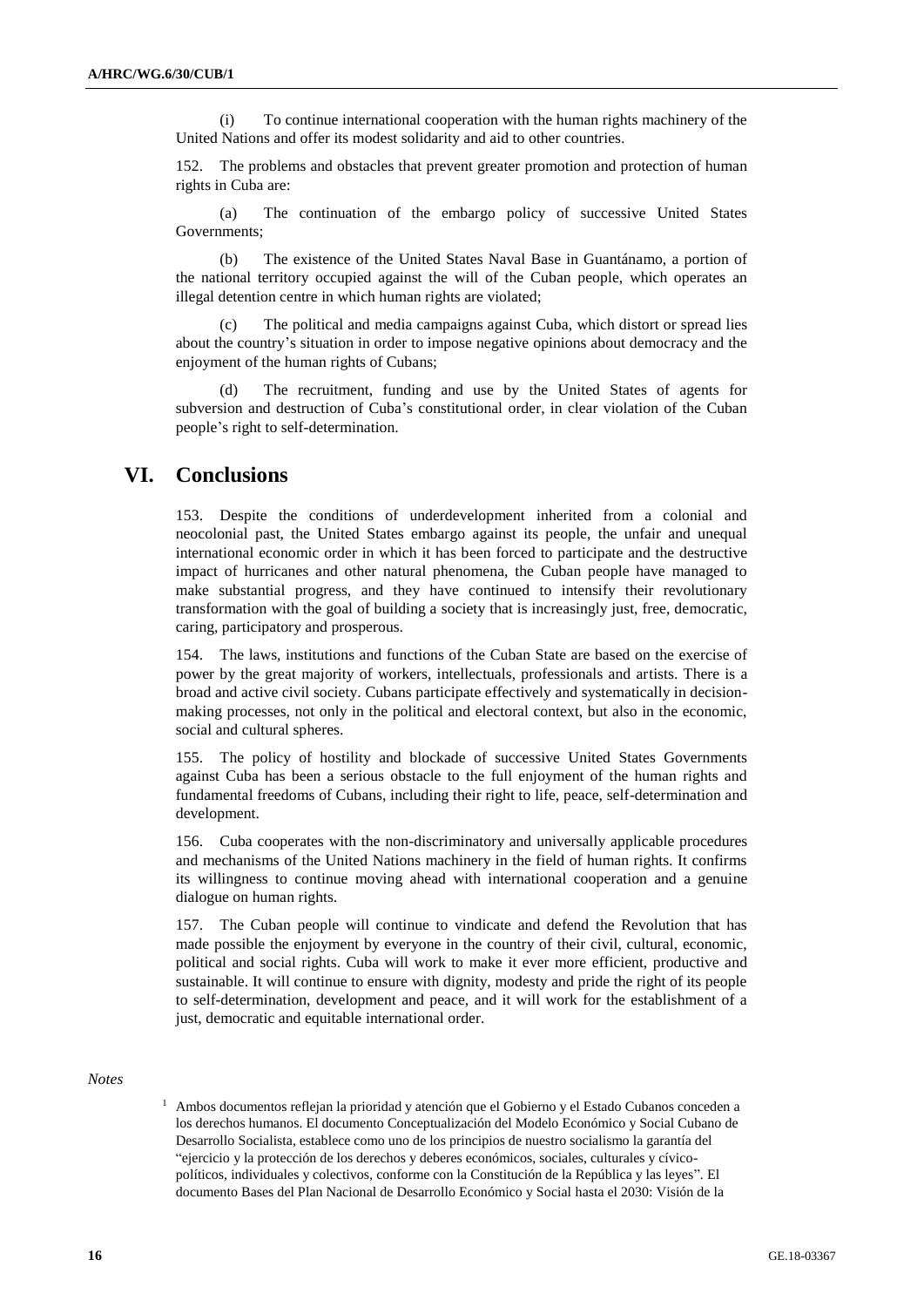Nación, Ejes y Sectores Estratégicos, aborda significativamente cuestiones de derechos humanos en sus ejes estratégicos referidos al Gobierno Socialista y el Desarrollo humano.

- <sup>2</sup> También beneficia a las sancionadas a privación de libertad o sus sanciones subsidiarias o sujetas a medida de seguridad que trabajan y que percibieron una remuneración económica en el término establecido para el cómputo de la prestación.
- <sup>3</sup> La Fiscalía General de la República (FGR) se organiza de manera vertical en todo el territorio nacional, siendo independiente de todo órgano local. Su labor en la protección de los derechos ciudadanos tiene su fundamento legal en el artículo 63 de la Constitución, que confiere la posibilidad de dirigir quejas y peticiones a las autoridades y recibir la atención o respuesta pertinente en un plazo adecuado. La FGR presta atención a través de la comparecencia personal, la línea única, el correo postal o la entrega de escritos, el correo electrónico y el portal web. El servicio de la línea única se brinda a través del teléfono 0802 12345 durante las 24 horas los 7 días de la semana.
- <sup>4</sup> Existe en el país un extenso sistema asociativo juvenil, que incluye a estudiantes de la educación secundaria y universitarios, y a trabajadores de los diferentes sectores de la gestión económica estatal y no estatal, al que los jóvenes se afilian voluntariamente y en el que desempeñan un rol decisivo en la construcción de políticas sociales que les son inherentes y otras de trascendencia en el desarrollo de la nación. 65 38.
- <sup>5</sup> Encabeza la región de América Latina y el Caribe en este Índice que mide los adelantos del Programa de Acción Mundial en Juventud y que está conformado por cinco variables que tipifican la educación, la salud y el bienestar, la participación cívica, la participación política y el empleo de las poblaciones jóvenes.
- <sup>6</sup> Desde diciembre de 2014 funciona una Red Nacional de Investigadores sobre Juventud que integran en la actualidad 272 académicos y profesionales del trabajo con niños, niñas y jóvenes. Dicha red ha logrado sistematizar el estudio de cuestiones relacionadas con estos grupos de población y llegar a resultados relevantes para la construcción de plataformas de acción.
- $^7\,$  La población cubana alcanza 11 millones 239 mil 224 habitantes. La pirámide poblacional mantiene un acelerado ritmo de envejecimiento. Las personas de 60 años y más representan el 19,8% de la población.
- <sup>8</sup> En el marco del proceso de actualización del modelo cubano de desarrollo económico y social, se creó una Comisión Gubernamental para atender y dar seguimiento a la implementación del Lineamiento No. 116 de la Política Económica y Social del Partido y la Revolución, que expresa: "Garantizar la implantación gradual de la política para atender los elevados niveles de envejecimiento de la población...'
- <sup>9</sup> Estos Círculos son una modalidad de atención y socialización de los adultos mayores en la comunidad.
- <sup>10</sup> Las casas del Abuelo son instituciones sociales que brindan atención integral diurna a los ancianos carentes de amparo filial en absoluto o de familiares que no pueden atenderlos durante el día. En estos centros se les proporciona alimentación, asistencia médica y otros servicios de atención que satisfacen las necesidades de estos adultos mayores y la demanda de familiares interesados en acceder a un servicio de atención a tiempo parcial.
- <sup>11</sup> En Cuba nadie queda desamparado. El Estado Cubano garantiza, en todo el país, el traslado entre los lugares de residencia y las unidades de salud correspondientes de todos los pacientes de hemodiálisis para su tratamiento sistemático. Similar garantía existe para el traslado de niños con trastornos y problemas serios de movilidad, lo que les permite asistir a escuelas especiales dispuestas en el país para menores de edad con dichas afectaciones. Similar garantía existe para el traslado de niños con trastornos y problemas serios de movilidad, lo que les permite asistir a escuelas especiales dispuestas en el país para menores de edad con dichas afectaciones. Similar garantía existe para el traslado de niños con trastornos y problemas serios de movilidad, lo que les permite asistir a escuelas especiales dispuestas en el país para menores de edad con dichas afectaciones. Asimismo, se garantiza el traslado a medianas y largas distancias de otras personas que requieren viajar desde su vivienda o centros de salud situados en lugares lejanos o apartados de las ciudades, hacia hospitales especializados situados en las capitales provinciales y La Habana.
- <sup>12</sup> 29 enfermedades transmisibles y formas clínicas están bajo control, 18 de ellas mediante vacunas.
- <sup>13</sup> Frente a los problemas económicos que afronta el país, agravados por el bloqueo impuesto por Estados Unidos a Cuba y los huracanes que nos han azotado en los años recientes, el esfuerzo mancomunado entre diferentes sectores ha permitido que las actividades docentes, investigativas, deportivas y culturales se realicen adecuadamente. Los programas de cooperación internacional y de intercambio permiten continuar desarrollando con calidad la formación de especialistas de alto nivel. Se ha logrado mantener la realización de dos importantes congresos en la región de América Latina y el Caribe en la esfera educacional: el Congreso "Pedagogía" y el Congreso "Universidad". Ambos favorecen que especialistas de alto nivel en el área de la educación intercambien experiencias y buenas prácticas.
- <sup>14</sup> Los jóvenes cubanos poseen un alto nivel de instrucción, avalado por los estudios comparados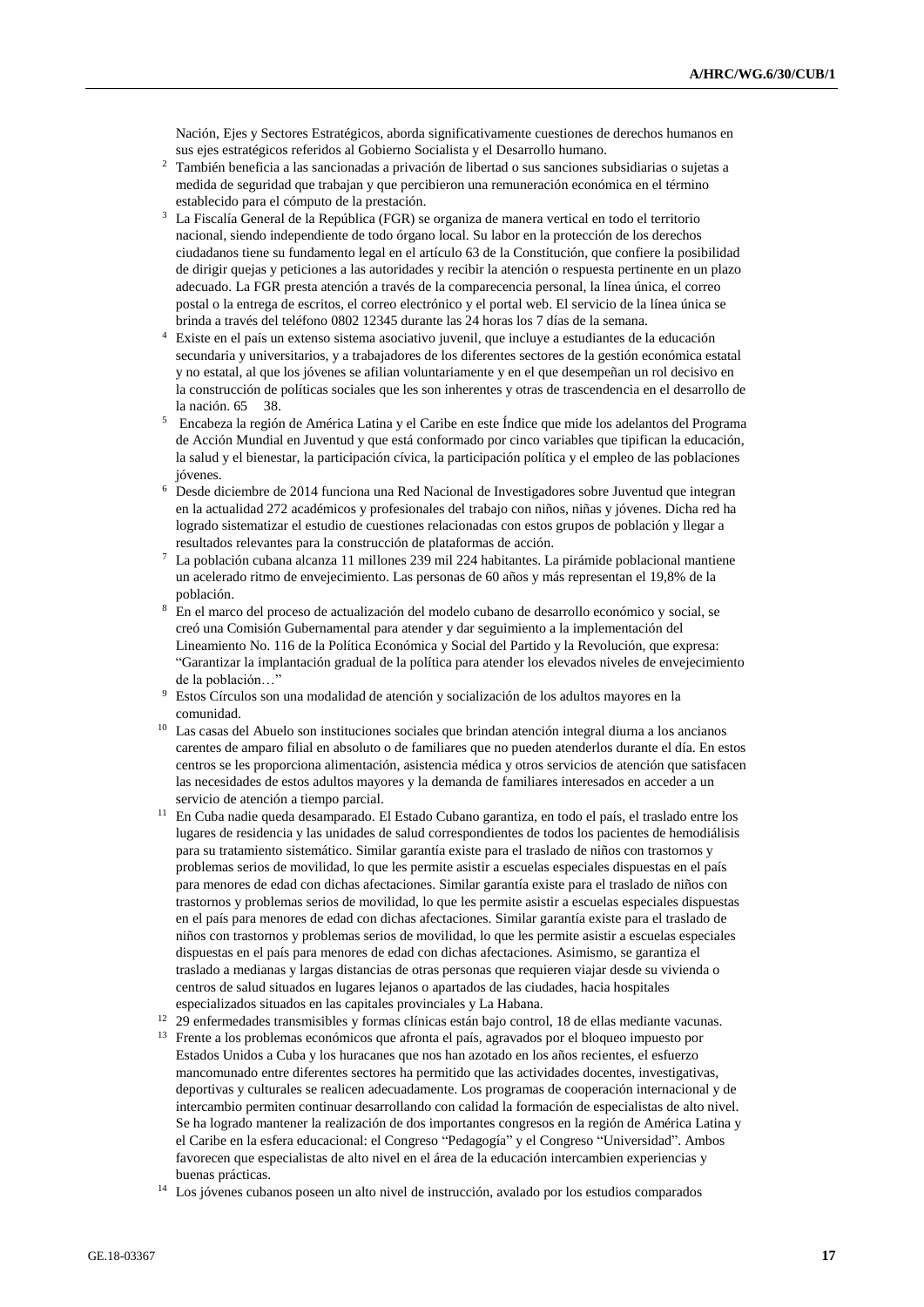regionales que reportan que el 87,2% de la población joven cubana ostenta niveles educativos alcanzados de enseñanza media superior y superior.

- <sup>15</sup> Especialistas cubanos, incluyendo del sector de la sociedad civil, han participado en foros, eventos y cursos internacionales sobre derechos humanos, como por ejemplo en la Academia de Derechos Humanos de Venecia 2017.
- <sup>16</sup> 1 millón 551 mil 812 jóvenes integran la Población Económicamente Activa, lo que representa el 52,5% de la población joven total. El 95,2% de ellos está ocupado, la mayoría de ellos, al igual que en la población total, en formas estatales de gestión laboral.
- <sup>17</sup> El Consejo de Ministros dictó el Acuerdo No. 8093, de 23/2/2017 que aprueba el nuevo "Reglamento para el otorgamiento de subsidios a personas naturales interesadas en efectuar acciones constructivas a su vivienda". Se emitieron la Resolución No. 61 del Ministro de la Construcción que establece el "PROCEDIMIENTO PARA LA ACTUACIÓN DE LAS DIRECCIONES MUNICIPALES DE LA VIVIENDA EN EL OTORGAMIENTO DE SUBSIDIOS A LAS PERSONAS NATURALES, CON DESTINO A ACCIONES CONSTRUCTIVAS EN SU VIVIENDA", de fecha 24 de marzo de 2017 y la No. 114/17 de la Ministra de Finanzas y Precios, igualmente vinculada al tema pues establece el "PROCEDIMIENTO PARA EL FINANCIAMIENTO DE LOS SUBSIDIOS A PERSONAS NATURALES INTERESADAS EN REALIZAR ACCIONES CONSTRUCTIVAS EN SU VIVIENDA".
- <sup>18</sup> Decreto Ley No. 342 de fecha 14 de diciembre de 2016 modificativo de la Ley General de la Vivienda; Acuerdo No. 8089/17 del Consejo de Ministros sobre La autorización de la entrega de 16 887 viviendas estatales en ejecución, a personas naturales que acepten su terminación por esfuerzo propio; Acuerdo 8093 del Consejo de Ministros, que derogó el Acuerdo No. 7387 del Comité Ejecutivo del Consejo de Ministros "Reglamento para el otorgamiento de subsidios a personas naturales para realizar acciones constructivas en su vivienda" y aprobó el nuevo Reglamento; Acuerdo 8093 del Consejo de Ministros, que derogó el Acuerdo No. 7387 del Comité Ejecutivo del Consejo de Ministros "Reglamento para el otorgamiento de subsidios a personas naturales para realizar acciones constructivas en su vivienda" y aprobó el nuevo Reglamento; Resolución No. 59/17 "Procedimiento para la legalización de las viviendas a los afectados por eventos climatológicos";
- <sup>19</sup> El Contingente Internacional de Médicos Especializados en el Enfrentamiento a Desastres y Grandes Epidemias "Henry Reeve", fue constituido el 19 de septiembre de 2005, cuando el devastador huracán Katrina ocasionó importantes daños en el Caribe y en el sur de los Estados Unidos de América. Desde entonces hasta la fecha, ha realizado misiones de ayuda sanitaria y humanitaria en situaciones de emergencia en 20 países, con un total de 24 brigadas médicas, en las que han participado 7 mil 491 profesionales de la salud cubanos, que han atendido a más de 3,5 millones de personas y salvado la vida de unos 80 mil pacientes.
- <sup>20</sup> Desde entonces hasta la fecha, ha realizado misiones de ayuda sanitaria y humanitaria en situaciones de emergencia en 20 países, con un total de 24 brigadas médicas, en las que han participado 7 mil 491 profesionales de la salud cubanos, que han atendido a más de 3,5 millones de personas y salvado la vida de unos 80 mil pacientes.
- <sup>21</sup> Cuba es parte de los siguientes instrumentos internacionales en materia de derechos humanos: Convención internacional sobre la eliminación de todas las formas de discriminación racial; Convención internacional sobre la represión y el castigo del crimen de apartheid; Convenio 100 OIT relativo a la igualdad de remuneración entre la mano de obra masculina y la mano de obra femenina por un trabajo de igual valor; Convención relativa a la Lucha contra las Discriminaciones en la Esfera de la Enseñanza 1960; Convención relativa a la Lucha contra las Discriminaciones en la Esfera de la Enseñanza 1960; Convenio 111 OIT relativo a la discriminación en materia de empleo y ocupación; Convenio 111 OIT relativo a la discriminación en materia de empleo y ocupación; Convención para la prevención y sanción del delito de genocidio; Convención sobre la imprescriptibilidad de los crímenes de guerra y de los crímenes de lesa humanidad; Convenio Internacional para la supresión de los atentados terroristas cometidos con bombas; Convenio Internacional para la supresión de los atentados terroristas cometidos con bombas; Convenio Internacional para la supresión de los atentados terroristas cometidos con bombas; Convenio Internacional para la supresión de los atentados terroristas cometidos con bombas; Convenio Internacional para la supresión de los atentados terroristas cometidos con bombas; Protocolo para modificar la Convención sobre la Esclavitud; Protocolo para modificar la Convención sobre la Esclavitud; Convenio para la represión de la trata de personas y de la explotación de la prostitución ajena; Convenio 29 OIT relativo al trabajo forzoso u obligatorio; Convenio OIT No.105 relativo a la abolición de trabajo forzoso; Convención sobre el derecho internacional de la corrección; Convención sobre la protección y la promoción de la diversidad de las expresiones culturales; Convenio 11 OIT relativo a los derechos de asociación y de coalición de los trabajadores agrícolas; Convenio OIT No. 87 sobre la libertad sindical y la protección del derecho de sindicación; Convenio 98 OIT relativo a la aplicación de los principios del derecho de sindicación y de negociación colectiva; Convenio 122 OIT relativo a la política del empleo; Convenio 135 OIT relativo a la protección y facilidades que deben otorgarse a los